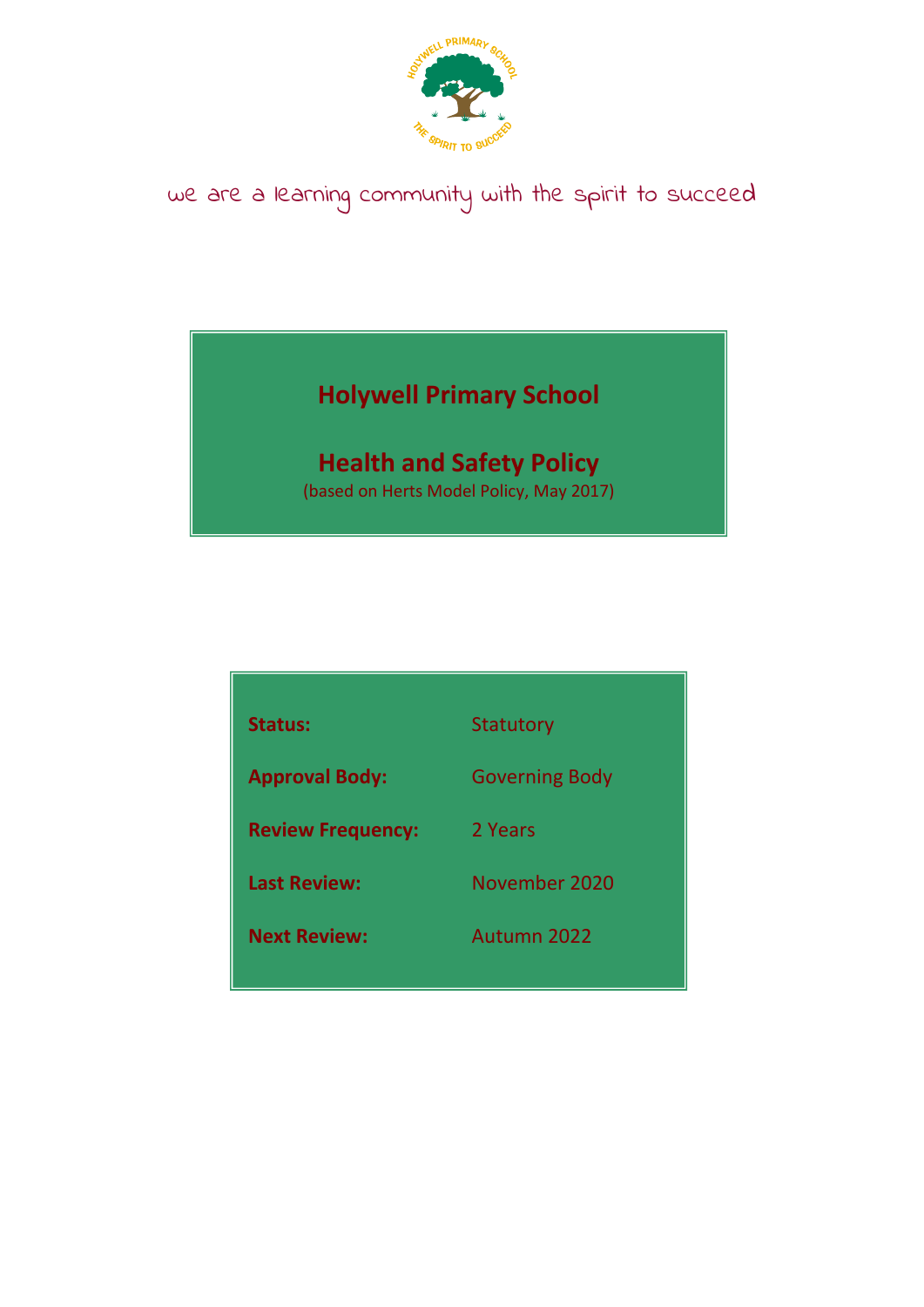

### **Health and Safety Policy**

### **Part 1: Statement of Intent**

The Governing Body of Holywell Primary School will strive to achieve the highest standards of health, safety and welfare consistent with their responsibilities under the Health and Safety at Work etc Act 1974 and other statutory and common law duties.

This statement sets out how these duties will be conducted and includes a description of the school's organisation and arrangements for dealing with different areas of risk. Details of how these areas of risk will be addressed are given in the arrangements section.

This policy will be brought to the attention of, and/or issued to, all members of staff. A reference copy is kept on the school shared drive and can be accessed at T:\Policies\Health & Safety

This policy statement and the accompanying organisation and arrangements will be reviewed every 2 years.

This policy statement supplements:

Hertfordshire County Council's (HCC) Health and Safety Policy. Supporting Pupils with Medical Conditions Policy Behaviour Management Policy Restrictive Physical Intervention Policy



fraaten

*Steve Moran Co-Chair of Governors*

*Coert van Straaten Headteacher*

**November 2020 November 2020**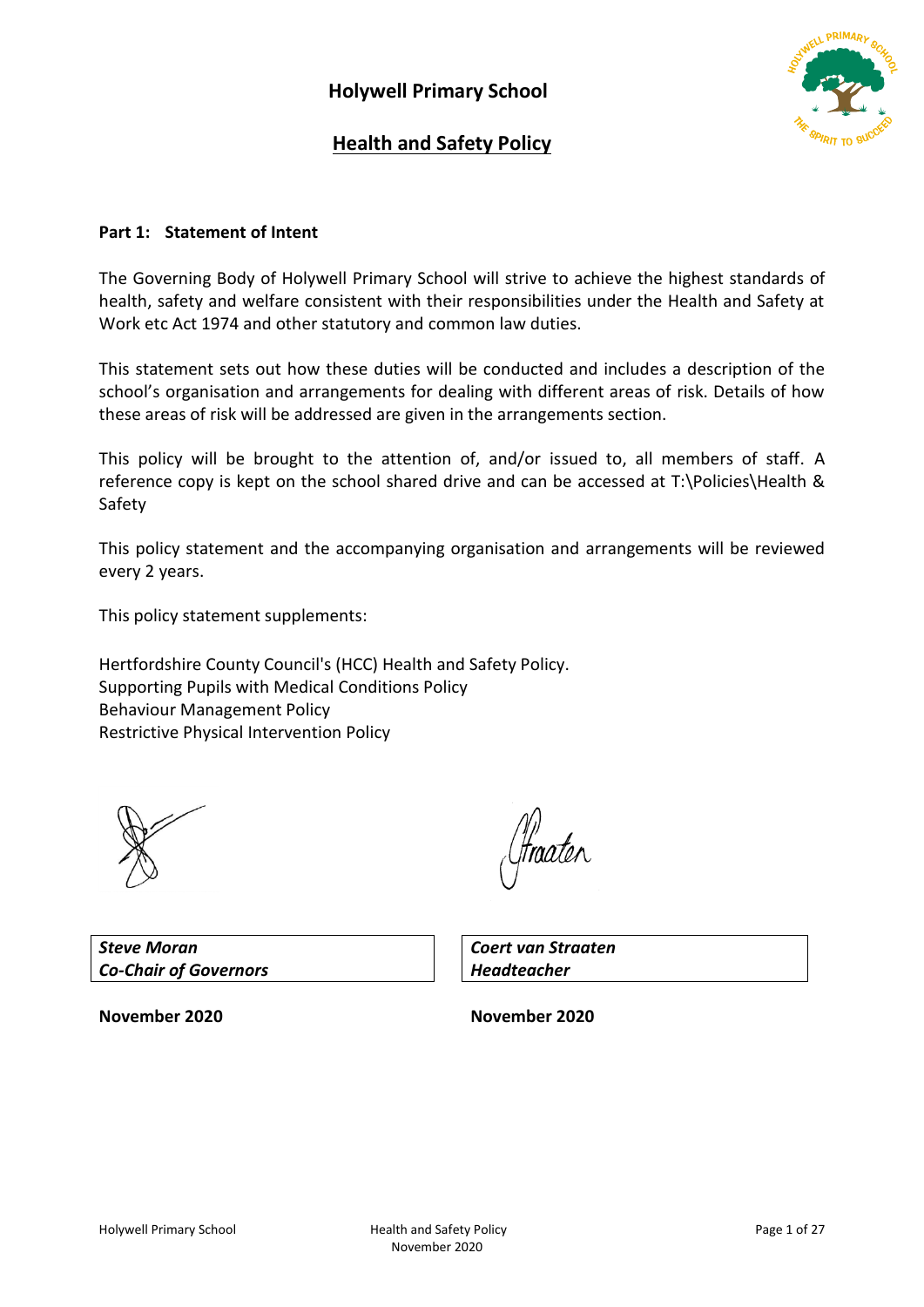### **Part 2: Organisation**

2.1 As the employer, the LA has overall responsibility for Health and Safety in Community and Voluntary Controlled Schools.

**At a school level duties and responsibilities have been assigned to staff and governors as detailed below.**

### 2.2 Responsibilities of the Governing Body

The Governing Body are responsible for ensuring health and safety management systems are in place and effective. They fulfil a strategic role in health and safety and are not expected to be involved in day to day management of the school.

As a minimum these systems should adhere to the LA's health and safety policy, procedures and standards as detailed in the [Education Health and Safety Manual.](http://www.thegrid.org.uk/info/healthandsafety/manual.shtml)

A Health & Safety Governor has been appointed (see school website) to receive relevant information, monitor the implementation of policies and procedures and to feedback health and safety issues and identified actions to the Governing Body.

The Governing body will receive regular reports from the Headteacher or other nominated member of staff in order to enable them to provide and prioritise resources for health and safety issues.

Where required the Governing body will seek specialist advice on health and safety which the establishment may not feel competent to deal with. The Education Health and Safety Team, Tel: 01992 556478 provide competent health and safety advice for Community, Community Special and VC schools.

### 2.3 Responsibilities of the Headteacher

Overall responsibility for the day to day management of health and safety in the school rests with the Headteacher.

The Headteacher has responsibility for:

- Co-operating with the LA and Governing Body to enable health and safety policy and procedures to be implemented and complied with.
- Communicating the policy and other appropriate health and safety information to all relevant people including contractors.
- Ensuring effective arrangements are in place to pro-actively manage health and safety by conducting and reviewing inspections and risk assessments and implementing required actions.
- Reporting to the Governing body on health and safety performance and any safety concerns/ issues which may need to be addressed by the allocation of funds.
- Ensuring that the premises, plant and equipment are maintained in a safe and serviceable condition.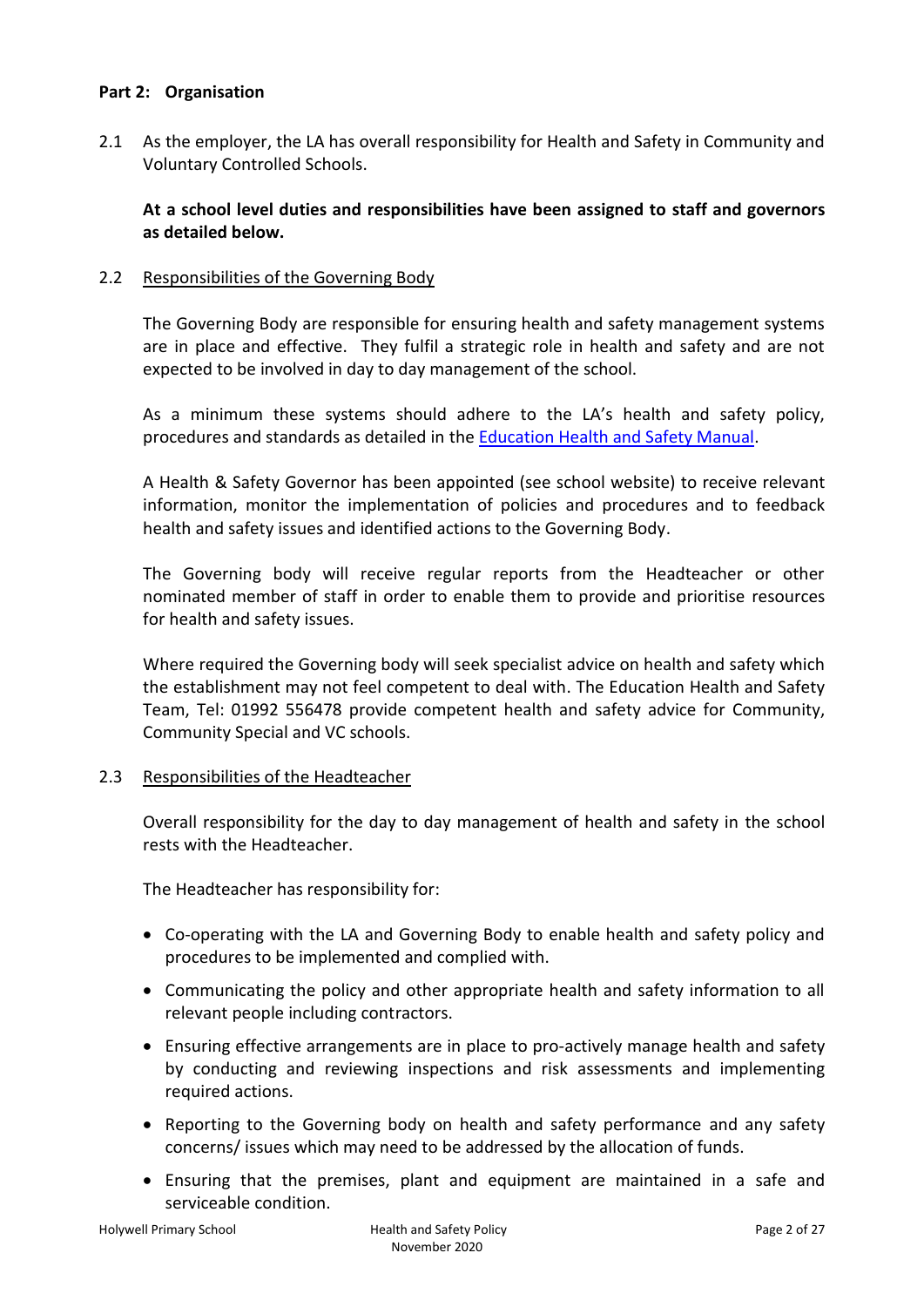- Reporting to the LA any significant risks which cannot be rectified within the establishment's budget.
- Ensuring all staff are competent to carry out their roles and are provided with adequate information, instruction and training.
- Ensuring consultation arrangements are in place for staff and their trade union representatives (where appointed) and recognising the right of trade unions in the workplace to require a health and safety committee to be set up.
- Monitoring purchasing and contracting procedures to ensure health and safety is included in specifications & contract conditions.

### **Whilst overall responsibility for health and safety cannot be delegated, the Headteacher may choose to delegate certain tasks to other members of staff.**

### 2.4 Responsibilities of other staff holding posts of special responsibility

### **The Caretaker is responsible for**:

- Applying the school's Health and Safety Policy to all area of the school premises and grounds and be directly responsible to the Headteacher for the application of the health and safety procedures and arrangements;
- Maintain and have access to an up to date library of relevant published health and safety guidance from sources including the CSF, CLEAPSS, DCFS, BAALPE etc., and ensure that all subordinate staff (cleaners) are aware of and make use of such guidance;
- Ensure regular health and safety risk assessments are undertaken for the activities for which he is responsible and that control measures are implemented;
- Ensure that appropriate safe working procedures are adhered to and brought to the attention of all staff under their control;
- Resolve health, safety and welfare problems members of staff refer to him, or refer to the Headteacher any problems to which he cannot achieve a satisfactory solution within the resources available;
- Carry out regular inspections of all areas of the school to ensure that the grounds, equipment, furniture activities, etc. are safe and record these inspections where required;
- Ensure, so far as is reasonably practicable, the provision of sufficient information, instruction, training and supervision to enable other employees to avoid hazards and contribute positively to their own health and safety;
- Ensure that all accidents (including near misses) occurring under his responsibility are promptly reported and investigated using the appropriate forms etc;
- Arrange for the repair, replacement or removal of any item of furniture or equipment which has been identified as unsafe.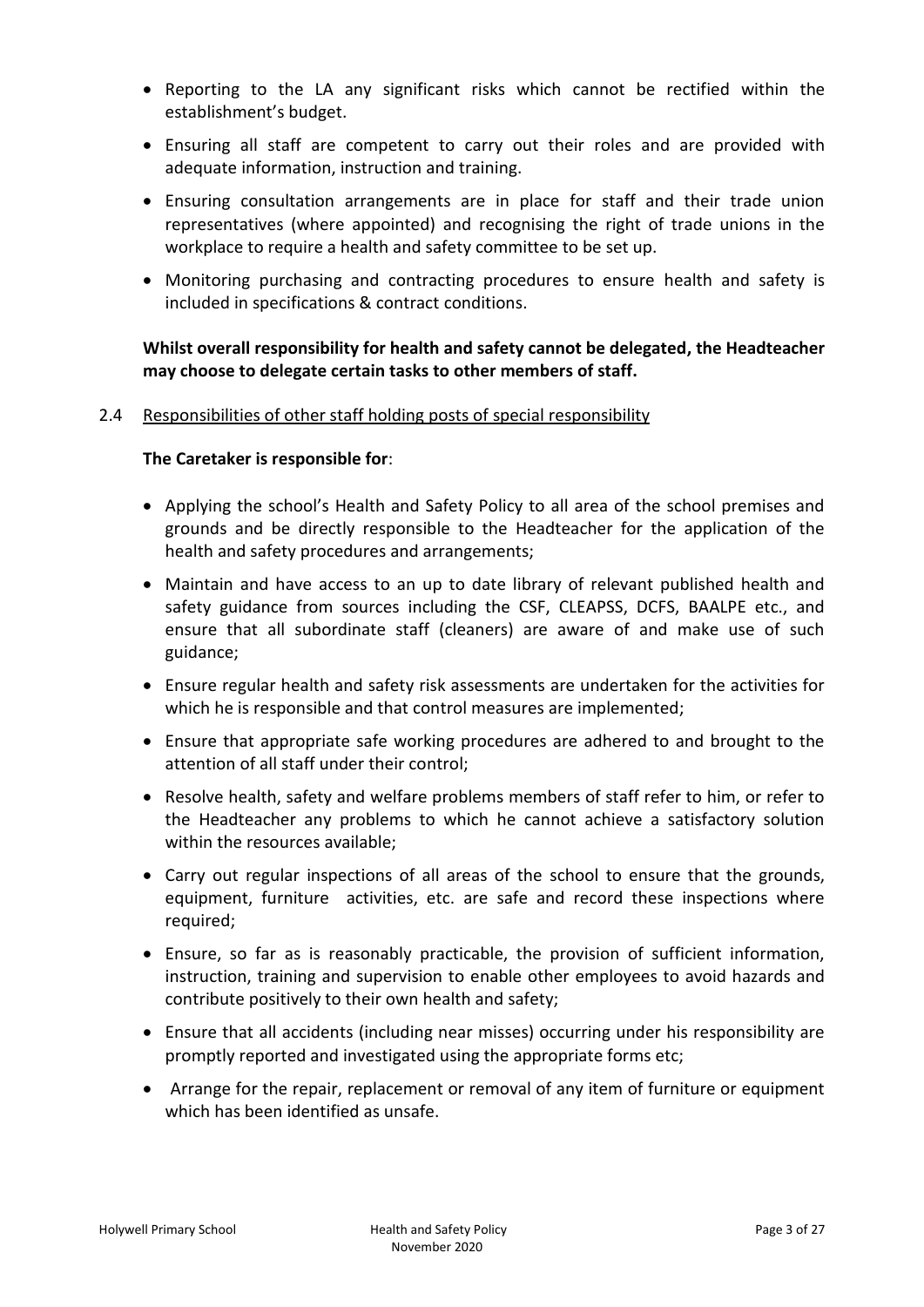### **The Phase Leaders (Deputy Head) are responsible for:**

- Applying the school's Health and Safety Policy to their specific areas of responsibility and be directly responsible to the Headteacher for the application of the health and safety procedures and arrangements;
- Ensure regular health and safety risk assessments are undertaken for the activities for which they are responsible and that control measures are implemented;
- Ensure that appropriate safe working procedures are adhered to and brought to the attention of all staff in those phases;
- Carry out regular inspections of all areas of the school to ensure that the grounds, equipment, furniture activities, etc. are safe and record these inspections where required;
- Ensure that all accidents (including near misses) occurring under his responsibility are promptly reported and investigated using the appropriate forms etc;
- Ensure staff under their control are aware of and follow relevant published health and safety guidance.
- Take appropriate action on health, safety and welfare issues referred to them, informing the Head [individual with delegated authority] of any problems they are unable to resolve within the resources available to them.
- Ensure the provision of sufficient information, instruction, training and supervision to enable staff and pupils to avoid hazards and contribute positively to their own health and safety.

### **Responsibilities of employees**

Under the Health and Safety at Work Act etc. 1974 all employees have general health and safety responsibilities. All employees are obliged to take care of their own health and safety whilst at work along with that of others who may be affected by their actions.

All employees have responsibility to:

- Take reasonable care for the health and safety of themselves and others in undertaking their work.
- Comply with the school's health and safety policy and procedures at all times.
- Report all accidents and incidents in line with the reporting procedure.
- Co-operate with school management on all matters relating to health and safety.
- Not to intentionally interfere with or misuse any equipment or fittings provided in the interests of health safety and welfare.
- Report all defects in condition of premises or equipment and any health and safety concerns immediately to the Head.
- Ensure that they only use equipment or machinery that they are competent / have been trained to use.
- Make use of all necessary control measures and personal protective equipment provided for safety or health reasons.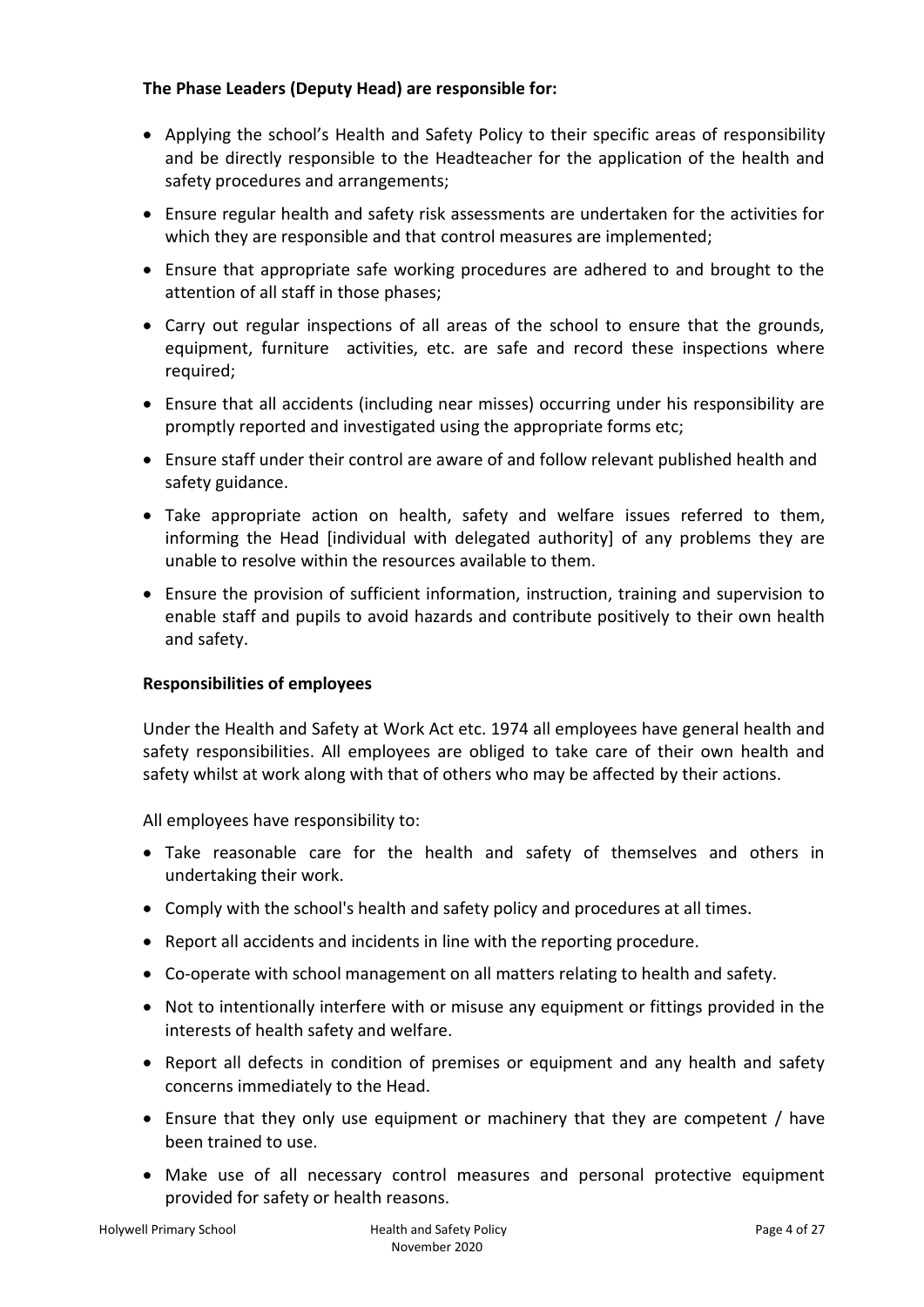### **Part 3: Arrangements**

Detailed information on the LA's expectations are provided in th[e Education Health and Safety](http://www.thegrid.org.uk/info/healthandsafety/manual.shtml)  [Manual.](http://www.thegrid.org.uk/info/healthandsafety/manual.shtml)

The following list of arrangements covers the key elements of a Health and Safety policy. Please add any others that you feel should be part of this document and/or delete those that do not apply to you. Also refer to the County and Education Health and Safety Manuals which cover many other risk areas, codes of practice and guidance notes.

| Appendix 1  |                              | <b>Risk Assessments</b>                          |
|-------------|------------------------------|--------------------------------------------------|
| Appendix 2  |                              | <b>Offsite Visits</b>                            |
| Appendix 3  | $\blacksquare$               | Health and Safety Monitoring and Inspections     |
| Appendix 4  | $\blacksquare$               | Fire Evacuation and other Emergency Arrangements |
| Appendix 5  |                              | Fire Prevention, Testing of Equipment            |
| Appendix 6  | $\qquad \qquad \blacksquare$ | <b>First Aid and Medication</b>                  |
| Appendix 7  | $\blacksquare$               | <b>Accident Reporting Procedures</b>             |
| Appendix 8  | $\qquad \qquad \blacksquare$ | Health and Safety Information and Training       |
| Appendix 9  | $\overline{a}$               | Personal Safety / Lone Working                   |
| Appendix 10 | $\blacksquare$               | Premises Work Equipment                          |
| Appendix 11 |                              | <b>Flammable and Hazardous Substances</b>        |
| Appendix 12 |                              | Asbestos                                         |
| Appendix 13 | $\blacksquare$               | Contractors                                      |
| Appendix 14 | $\qquad \qquad \blacksquare$ | Work at Height                                   |
| Appendix 15 | $\blacksquare$               | Lifting and Handling                             |
| Appendix 16 | $\qquad \qquad \blacksquare$ | Display Screen Equipment                         |
| Appendix 17 | $\overline{\phantom{0}}$     | Vehicles                                         |
| Appendix 18 |                              | Lettings                                         |
| Appendix 19 |                              | Minibuses                                        |
| Appendix 20 | $\blacksquare$               | <b>Stress</b>                                    |
| Appendix 21 | $\overline{\phantom{0}}$     | Legionella                                       |
| Appendix 22 | $\qquad \qquad \blacksquare$ | <b>School Swimming</b>                           |
| Addendum    | $\overline{\phantom{a}}$     | COVID-19                                         |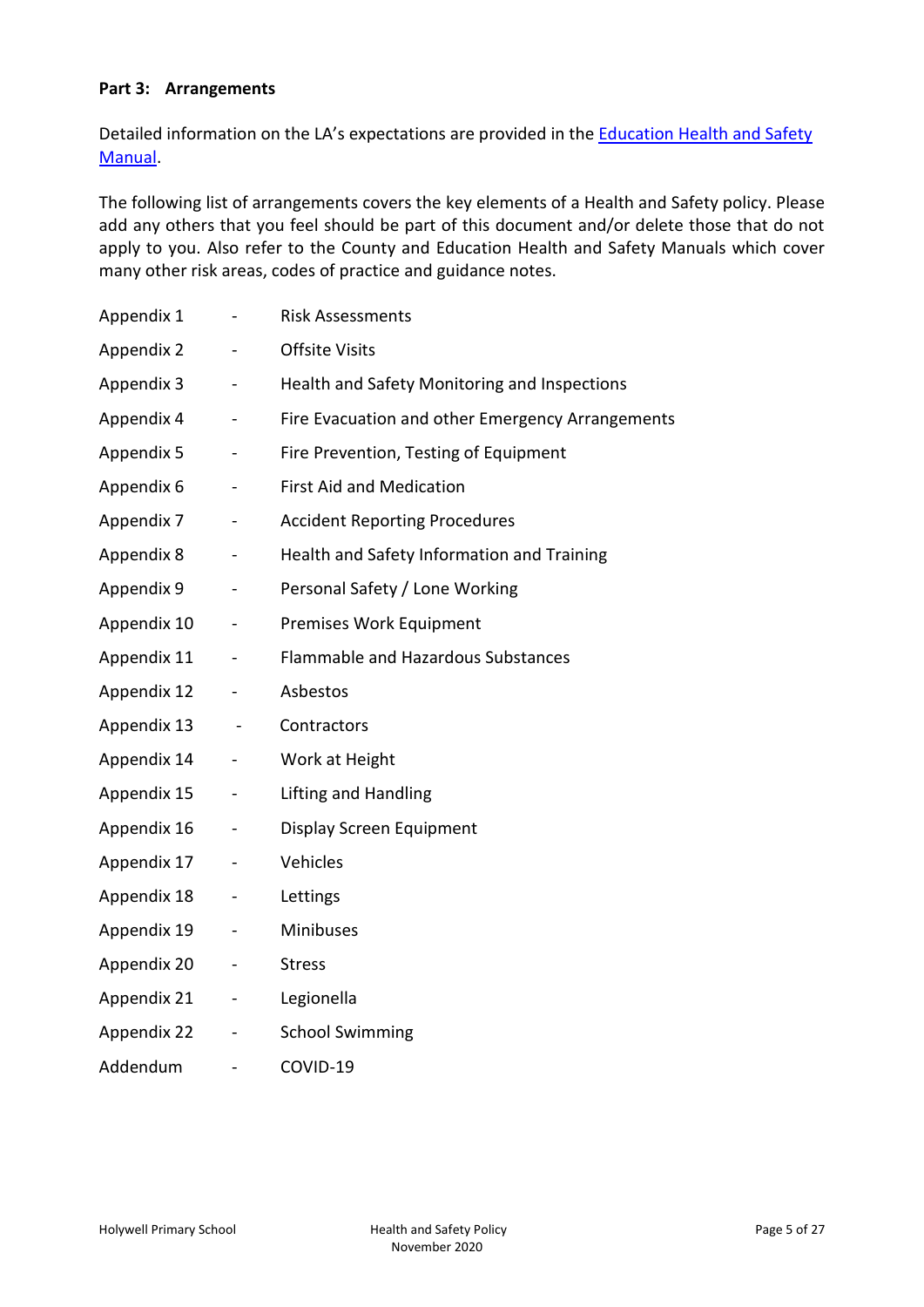### **Risk Assessments**

#### **General Risk Assessments**

The school conducts and documents risk assessments for all activities presenting a significant risk. These are coordinated and approved by the Headteacher, Coert van Straaten, following guidance contained in the [Education Health and Safety Manual.](http://www.thegrid.org.uk/info/healthandsafety/manual.shtml#r)

Risk assessments are available for all staff to view and are held centrally in the school office. These assessments will be reviewed on an annual basis or when the work activity changes, whichever is the soonest. Staff will be made aware of any changes to risk assessments relating to their work.

#### **Individual Risk Assessments**

Specific assessments relating to staff member(s) or pupil(s) are held on that individual's file and will be undertaken by the relevant line manager*.* Such risk assessments will be reviewed on a regular basis.

It is the responsibility of all staff to inform their line manager of any medical conditions (including pregnancy) which may impact upon their work.

#### **Curriculum Activities**

Risk Assessments for curriculum activities will be carried out by relevant teachers and subject leaders using the relevant Health and Safety Codes of Practice for Design & Technology, Science, Art, PE, etc.

Whenever a new course is adopted or developed all activities are checked against these and significant findings incorporated into texts in daily use scheme of work/lesson plans etc.

All LA schools have a subscription to CLEAPSS and their publications<sup>1</sup> are used as sources of model risk assessment within science, art and DT.

In addition the following publications are used within the school as sources of model risk assessments:

- [Be Safe! Health and Safety in primary science and technology, 4th Edition ASE] ISBN ISBN 978-0-86357-426-9]
- [National Society for Education in Art & Design (NSEAD) <http://www.nsead.org/hsg/index.aspx> ]
- [ Safe Practice in Physical Education and School Sport' Association of PE 'afPE' <http://www.afpe.org.uk/> ]

 $\overline{a}$ 

<sup>1</sup> CLEAPS[S www.cleapss.org.uk](http://www.cleapss.org.uk/)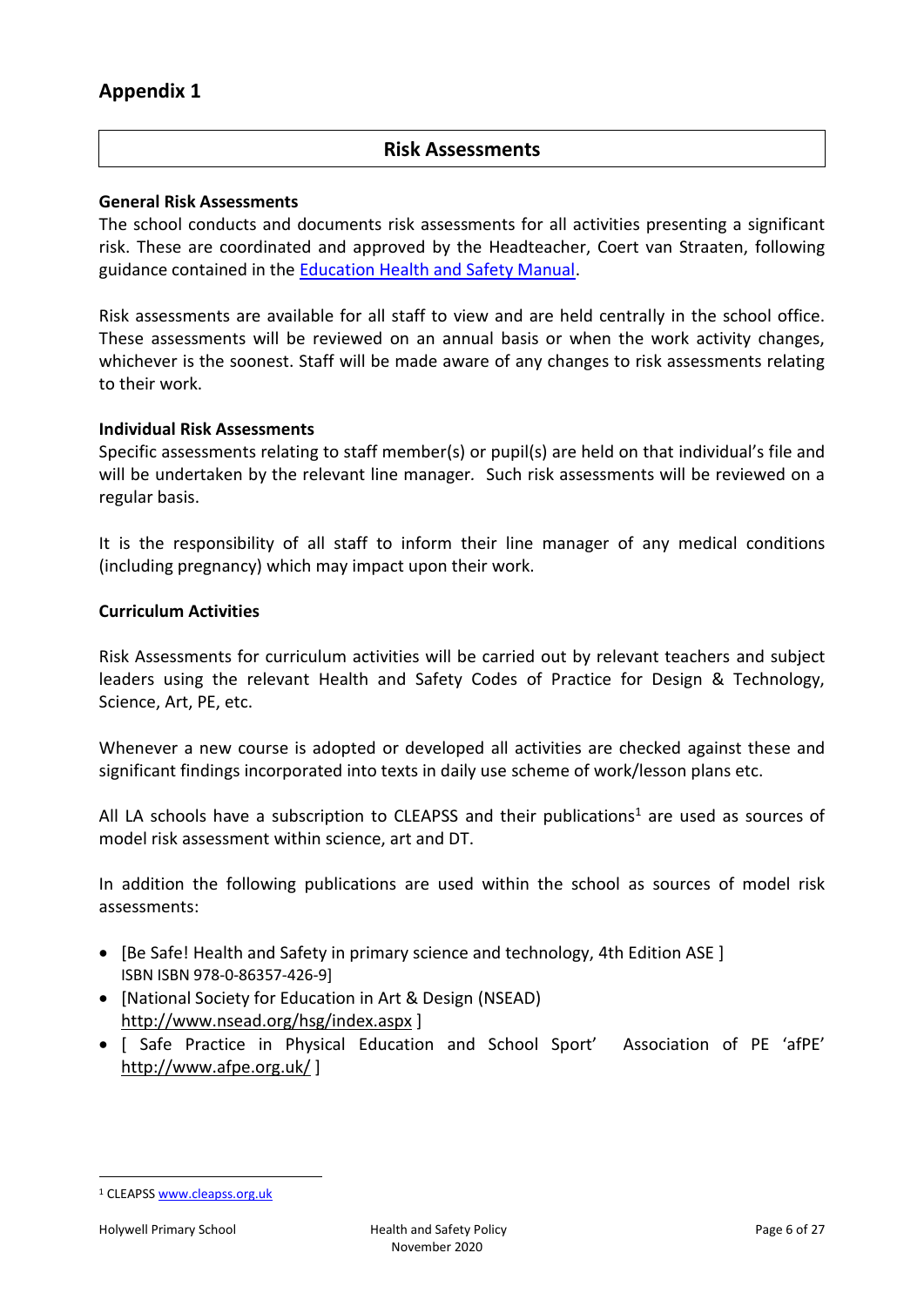### **Offsite Visits**

The LA has adopted the Outdoor Education Advisory Panel's national guidance for learning outside the classroom and offsite visits and all offsite visits will be planned following this guidance available via:

<http://www.hertsdirect.org/services/edlearn/schlife/outside/offsitevisits/>

The LA's Offsite Visits Advisor must be notified of all level 3 trips, which include self-led adventurous activities, fieldwork trips to open or "wild" country, and all trips overseas. This will be done via the use of Evolve, the online notification and approvals system. Evolve will be used for the planning and approval of **all** offsite visits. Relevant risk assessments, participants names etc. will be attached electronically as required.

The member of staff planning the trip will submit all relevant paperwork and risk assessments relating to the trip to the school's Educational Visits Co-ordinator(s) Toyin Keshiro who will check the documentation and planning of the trip and if acceptable initially approve the visit before referring to the Headteacher.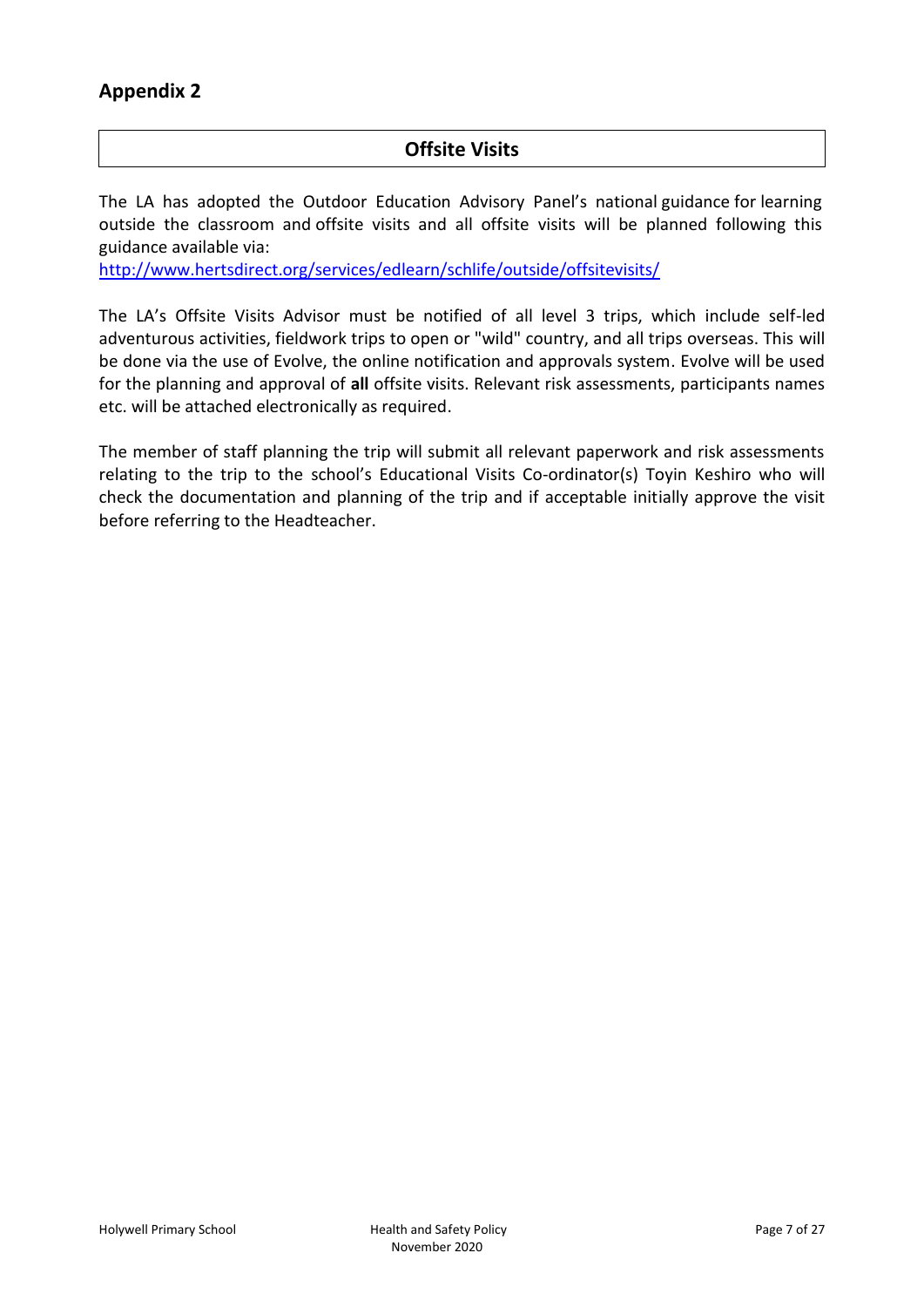### **Health and Safety Monitoring and Inspection**

A general inspection of the site will be conducted on a termly basis and be undertaken by the Health and Safety Governor and the Caretaker.

Inspections of individual departments will be carried out by Heads of Department or nominated staff.

In both cases the person(s) undertaking inspection will complete a report in writing and submit this to the Headteacher, Coert van Straaten. Responsibility for following up items detailed in the safety inspection report will rest with the Caretaker.

The Health & Safety Governor will be involved in an audit of the school's health and safety management systems on an annual basis and report back to the Governing Body.

Advice and pro forma inspection checklists can be found in the Education Health and Safety [Manual.](http://www.thegrid.org.uk/info/healthandsafety/manual.shtml#A)

Inspections will be conducted jointly with the establishment's health and safety representative(s) if possible.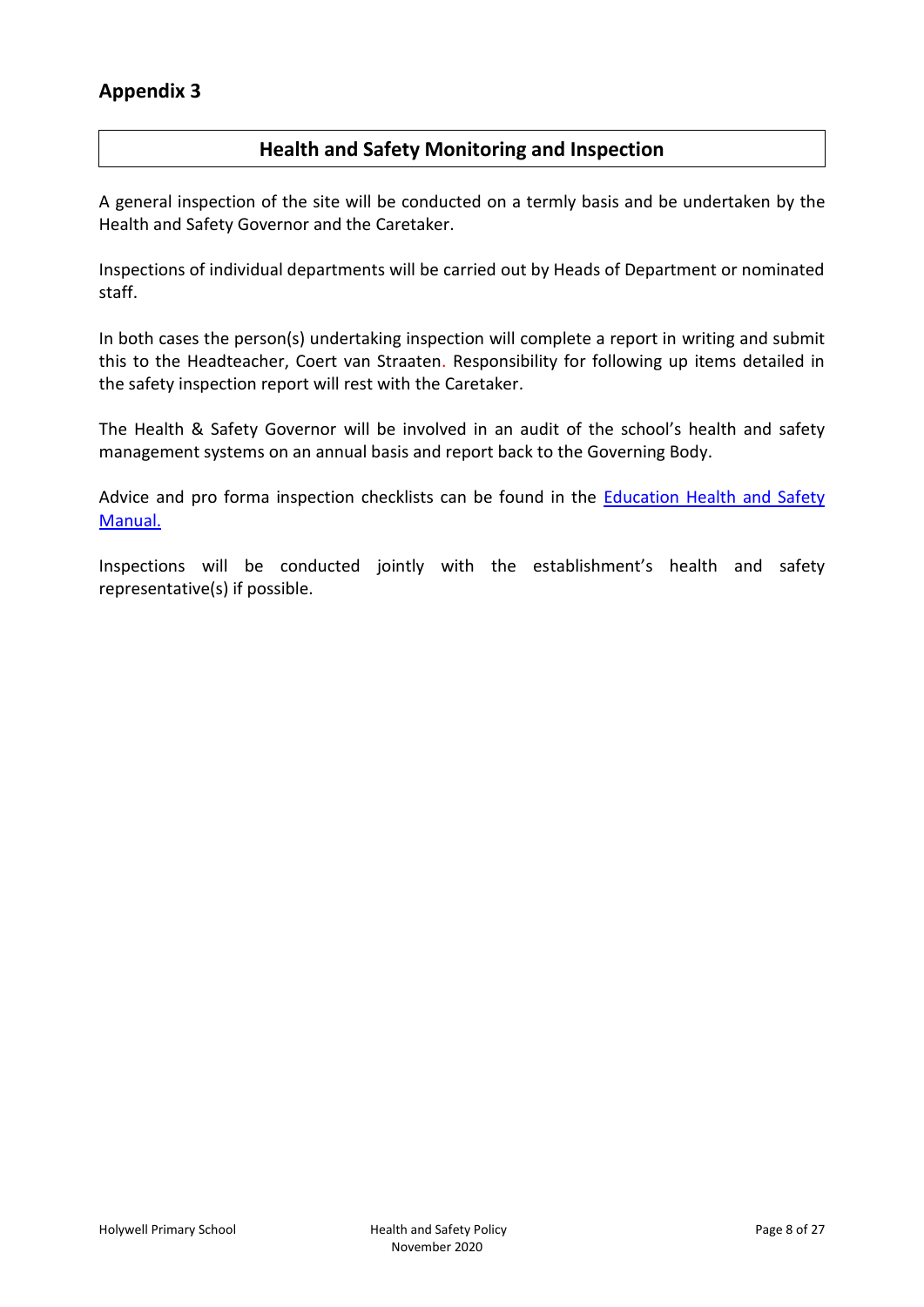### **Fire Evacuation and Other Emergency Arrangements**

The Headteacher is responsible for ensuring the school's fire risk assessment is undertaken and implemented following guidance contained in the [Education Health and Safety Manual. T](http://www.thegrid.org.uk/info/healthandsafety/fire_safety.shtml)he fire risk assessment is located in the school's fire log book and will be reviewed on an annual basis.

### **Emergency Procedures**

Fire and emergency evacuation procedures are detailed in the staff handbook and a summary posted in each classroom. These procedures will be reviewed at least annually and are made available to all staff as part of the school's induction process. This training is supported by regular drills.

Evacuation procedures are also made available to all contractors / visitors.

Emergency exits, fire alarm call points, assembly points etc are clearly identified by safety signs and notices.

Emergency contact and key holder details are maintained by the Office Manager, Ellen Norton Child and updated to the LA via Solero.

### **Fire Drills**

Fire drills will be undertaken termly and results recorded in the fire log book.

### **Fire Fighting**

- Staff must ensure the alarm is raised BEFORE attempting to tackle a fire.
- The safe evacuation of persons is an absolute priority. Staff may only attempt to deal with small fires, **if it is safe to do so without putting themselves at risk**, using portable fire fighting equipment.
- Staff are made aware of the type and location of portable fire fighting equipment and receive basic instruction in its correct use at induction.

**Details of service isolation points** (i.e. gas, water, electricity).

- **Gas – ancillary store 12-GF-103**
- **Water main – Clinic pedestrian gate**
- **Electricity – Plant room & Olympic hall store 13-GF-125**

### **Details of chemicals and flammable substances on site**.

An inventory of these will be kept by the Caretaker as appropriate, for consultation.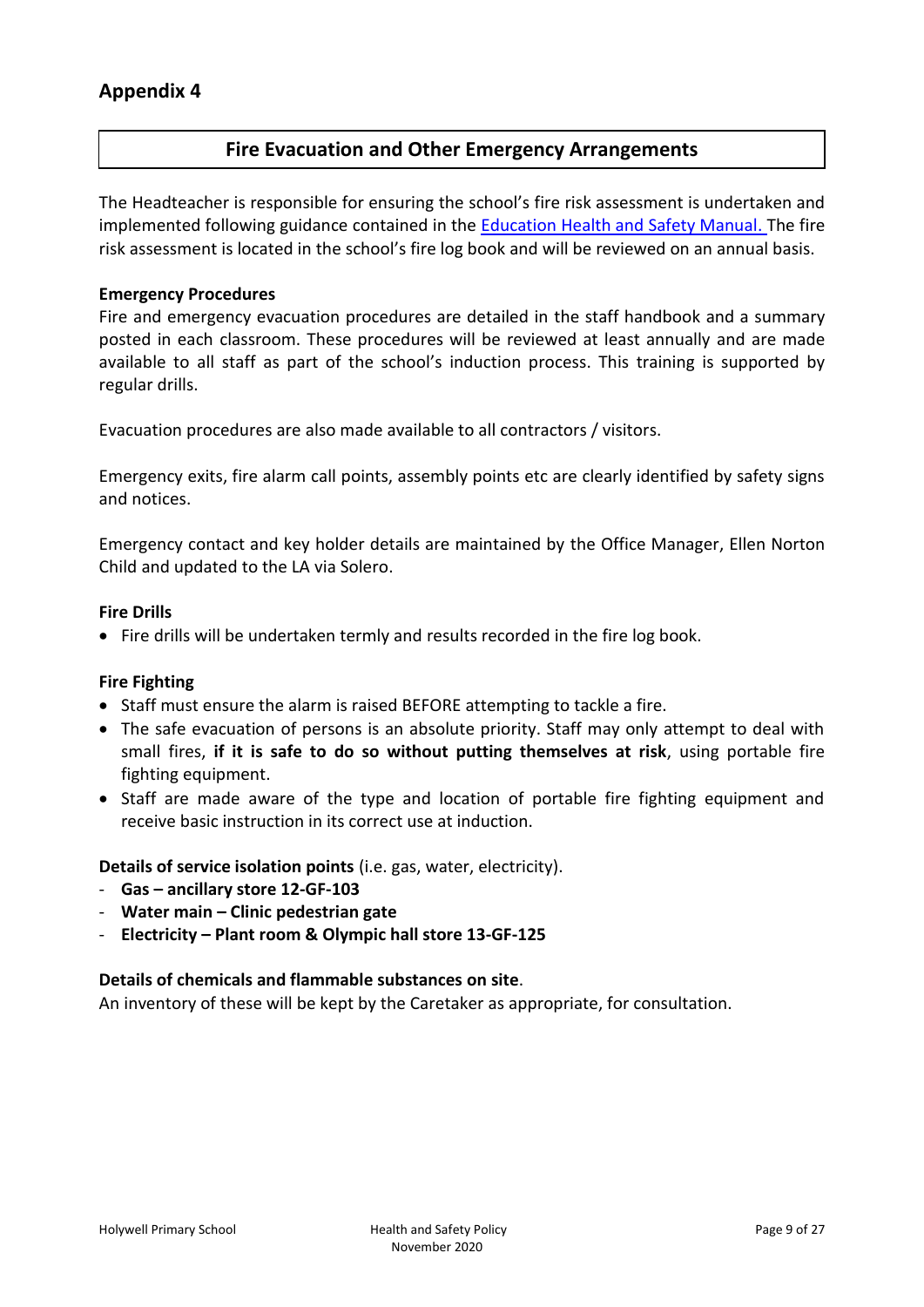### **Fire Prevention, Testing of Equipment**

The Caretaker, is responsible for ensuring that the school's fire log is kept up to date and that the following inspection / maintenance is undertaken and recorded in the fire log book located in the Caretaker's office.

#### **FIRE ALARM SYSTEM**

Fire alarm call points will be tested weekly in rotation. This test will occur on a Monday morning at 7:00am

Any defects on the system will be reported immediately to the alarm contractor / electrical engineer Trinity (0207 256 8035).

A fire alarm maintenance contract is in place with Trinity and the system tested annually by them.

#### **FIRE FIGHTING EQUIPMENT**

Weekly in-house checks that all fire fighting equipment remains available for use and operational.

Complete fire protection (01923 251 446) undertakes an annual maintenance service of all fire fighting equipment.

Defective equipment or extinguishers that need recharging should be taken out of service and reported direct to Complete fire protection (01923 251 446)

### **EMERGENCY LIGHTING SYSTEMS**

These systems will be checked for operation monthly in house and annually a full discharge test and certification of the system will be undertaken by Trinity (0207 256 8035).

#### **MEANS OF ESCAPE**

Daily checks for any obstructions on exit routes and ensures all final exit doors are operational and available for use.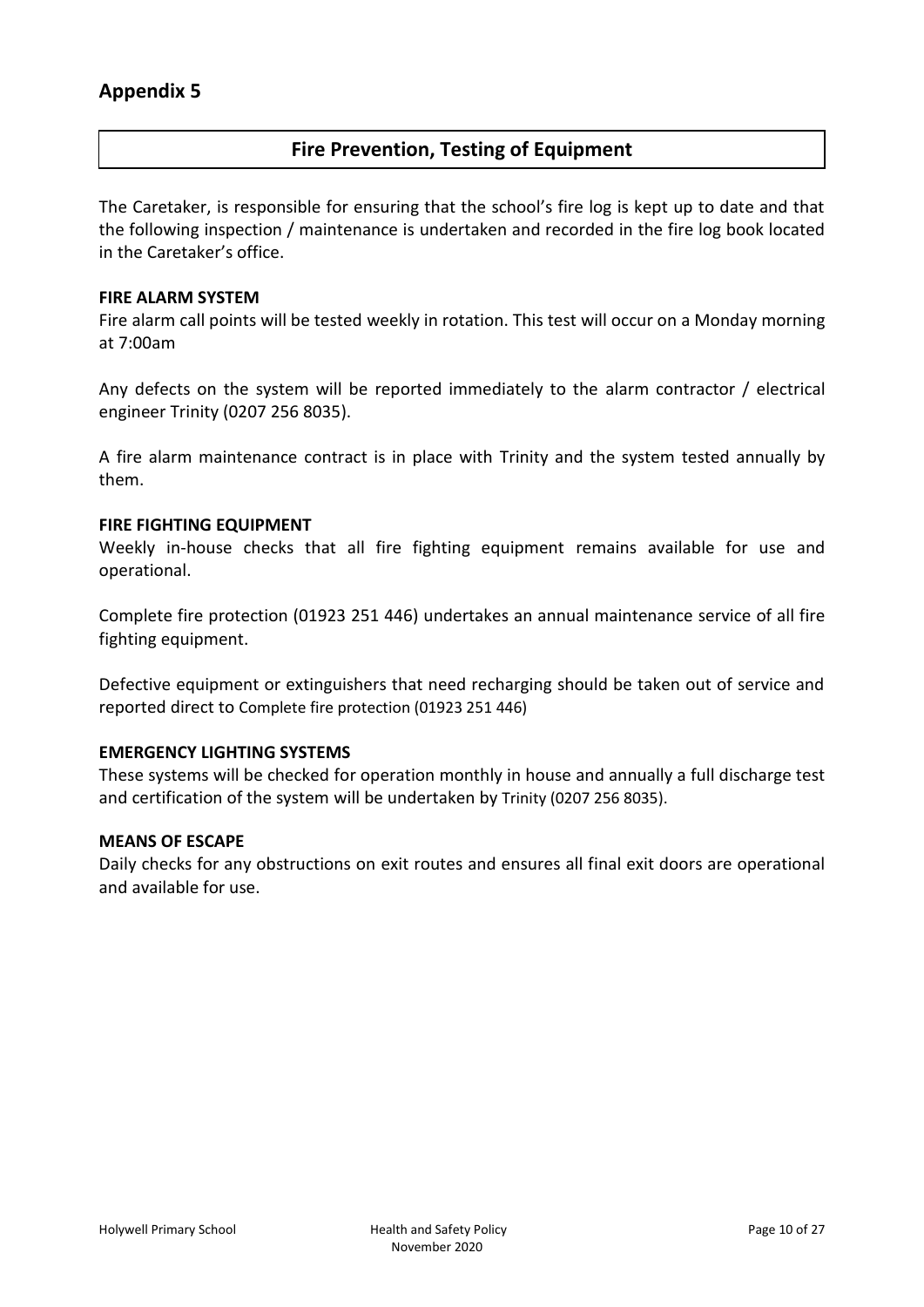### **First Aid and Medication**

The school has assessed the need for first aid provision and identified the following staff to provide first aid (both on site and where required for trips/visits and extra curricular activities)

### **TRAINED TO EMERGENCY AID LEVEL (6 hrs):**

| <b>Emergency First Aid 1 day/6 hours</b> | <b>Expiry Date</b> |
|------------------------------------------|--------------------|
| Thanzila Akbar                           | 04/01/2021         |
| Minaz Akhtar                             | 04/01/2021         |
| Barbara Bahirathan                       | 04/01/2021         |
| Penelope Baxter                          | 04/01/2021         |
| Claire Bothamley                         | 04/01/2021         |
| Louise Bryon                             | 04/01/2021         |
| Sharon Chapman                           | 04/01/2021         |
| <b>Alison Clark</b>                      | 04/01/2021         |
| Natasha Cokl                             | 04/01/2021         |
| Fiona Donohue                            | 04/01/2021         |
| Karen Goodfellow                         | 04/01/2021         |
| <b>Kirsty Hughes</b>                     | 04/01/2021         |
| Farzana Malik                            | 04/01/2021         |
| Yasmin Shah                              | 04/01/2021         |
| Safina Sharif                            | 04/01/2021         |
| Janet Whawell                            | 04/01/2021         |
| Nicola Woolcott                          | 04/01/2021         |
| <b>Beate Wylie</b>                       | 04/01/2021         |

### **TRAINED TO EYFS STANDARD (PAEDIATRIC FIRST AID, 12 hr):**

| Paediatric First Aid 2 days/12 hours | <b>Expriy Date</b> |
|--------------------------------------|--------------------|
| Sharon Chapman                       | 20/11/2020         |
| Jacqueline Hewett                    | 20/11/2020         |
| Alina Lazar                          | 20/11/2020         |
| Gyula Szajko                         | 20/11/2020         |
| Janet Whawell                        | 20/11/2020         |

First aid qualifications remain valid for 3 years. The Headteacher, Coert van Straaten, will ensure that refresher training is organised to maintain competence and that new persons are trained should first aiders leave.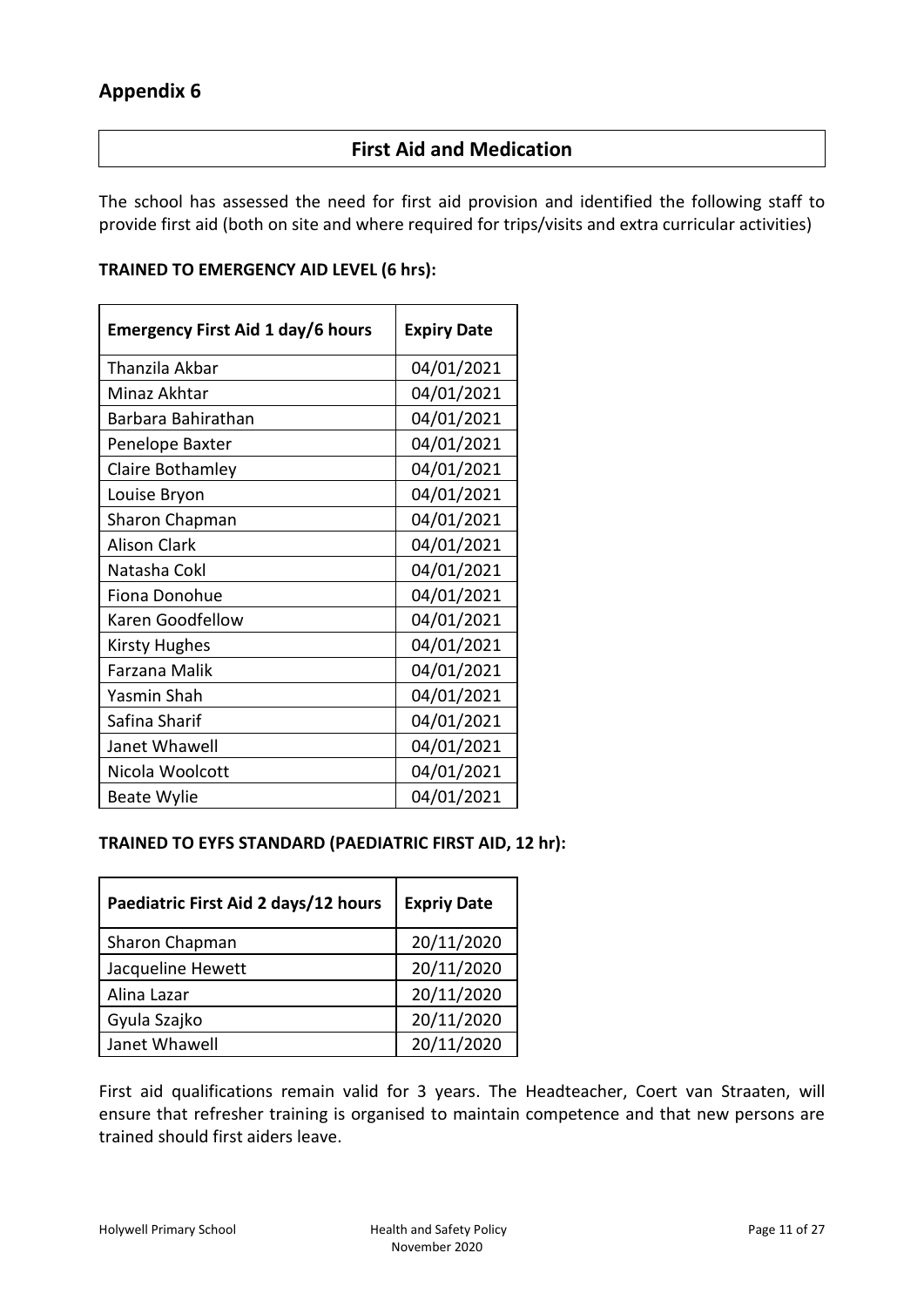### **FIRST AID BOXES ARE LOCATED AT THE FOLLOWING POINTS:**

Each classroom.

**The Caretaker,** is responsible for regularly checking (termly) that the contents of first aid boxes, including travel kits are complete and replenished as necessary.

**Transport to hospital:** Where a first aider considers it necessary, the injured person will be sent directly to hospital (normally by ambulance). Parents / carers will be notified immediately of all major injuries to pupils.

No casualty will be allowed to travel to hospital unaccompanied and an accompanying adult will be designated in situations where the parents/carers cannot be contacted in time.

Where there is any doubt about the appropriate course of action, the first aider will consult with the Health Service helpline (NHS Direct 0845 4647) and, in the case of pupil with the parents/carers.

Other relevant contact numbers:

- School Nurse, Tel: 01923 470658
- Watford Hospital A&E Department, Vicarage Road, Tel: 01923 244366
- NHS direct Tel: 0845 4647

### **Administration of medicines**

All medication will be administered to pupils in accordance with the DfE document [Supporting](https://www.gov.uk/government/publications/supporting-pupils-at-school-with-medical-conditions/)  [pupils at school with medical conditions.](https://www.gov.uk/government/publications/supporting-pupils-at-school-with-medical-conditions/) Detailed arrangements are provided in a separate policy.

No member of staff will administer **any** medication (prescribed or non-prescribed) without a parent's/carer's written consent except in exceptional circumstances.

The school office is responsible for accepting medication and checking all relevant information has been provided by parents / carers prior to administering. Records of administration will be kept by the school office.

All non emergency medication kept in school is securely stored [e.g. lockable cupboard in school office, refrigerated meds kept in clearly labelled container within the fridge in the school office) with access strictly controlled. All pupils know how to access their medication. Under no circumstances will medication be stored in first aid boxes

Emergency medication and devices such as asthma inhalers, blood glucose testing meters and adrenaline pens are always readily available to children and not locked away. These are kept in the classroom and clearly labelled.

The school have chosen to hold an emergency salbutamol inhaler for use by pupils who have been prescribed a reliever inhaler and for whom parental consent for its use has been obtained.

### **Individual Health Care Plans (IHCP)**

Parents / carers are responsible for providing the school with up to date information regarding their child's health care needs and providing appropriate medication.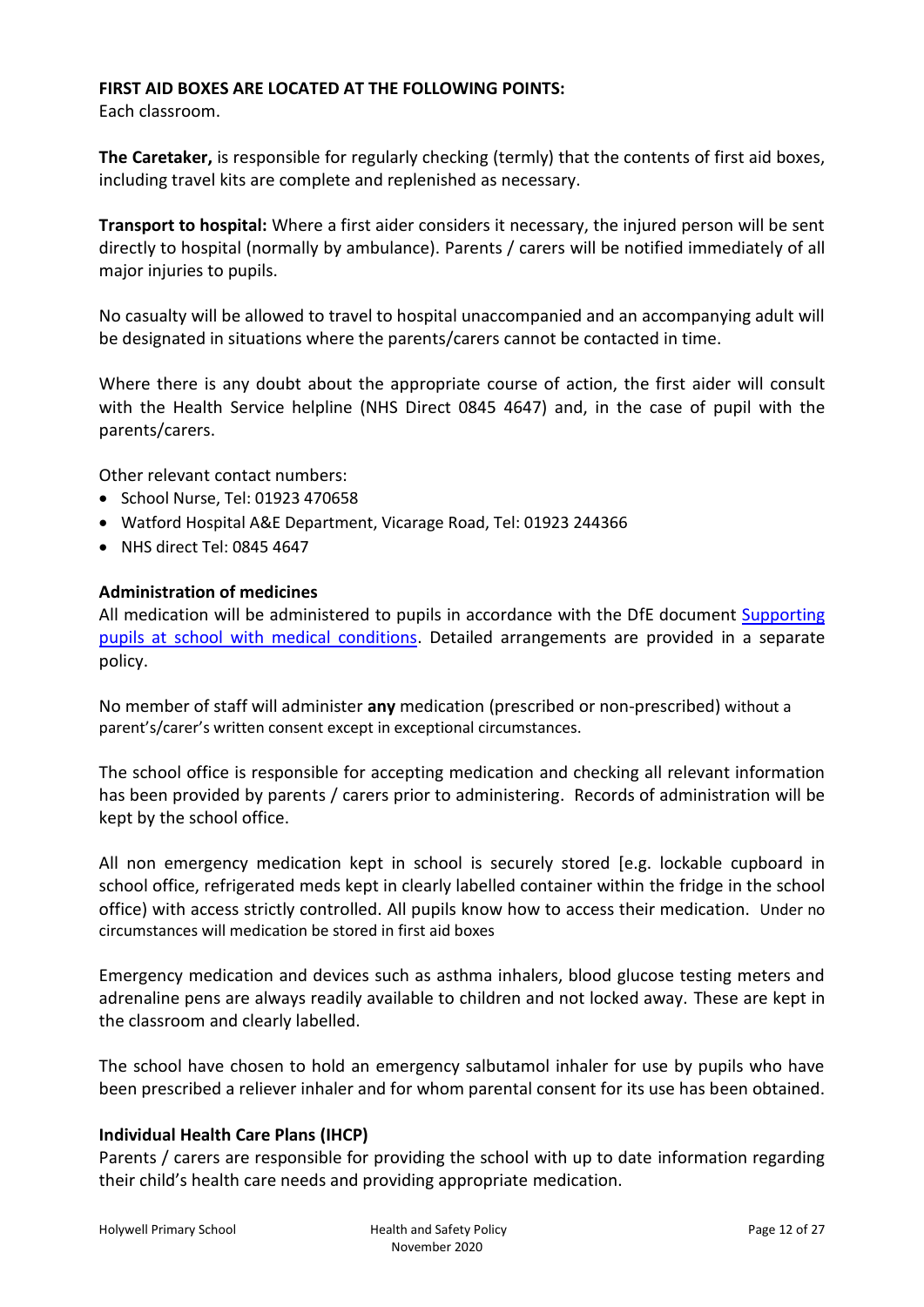IHCPs are in place for those pupils with significant medical needs e.g. chronic or ongoing medical conditions such as diabetes, epilepsy, anaphylaxis etc.

The ICHP is developed with the pupil (where appropriate), parent/carer, designated named member of school staff, specialist nurse (where appropriate) and relevant healthcare services. These plans will be completed at the beginning of the school year/ when child enrols / on diagnosis being communicated to the school and will be reviewed annually by the Lead of Inclusion, Toyin Keshiro.

All staff are made aware of any relevant health care needs and copies of health care plans are available in the school office.

Staff will receive appropriate training related to health conditions of pupils and the administration of medicines by a health professional as appropriate.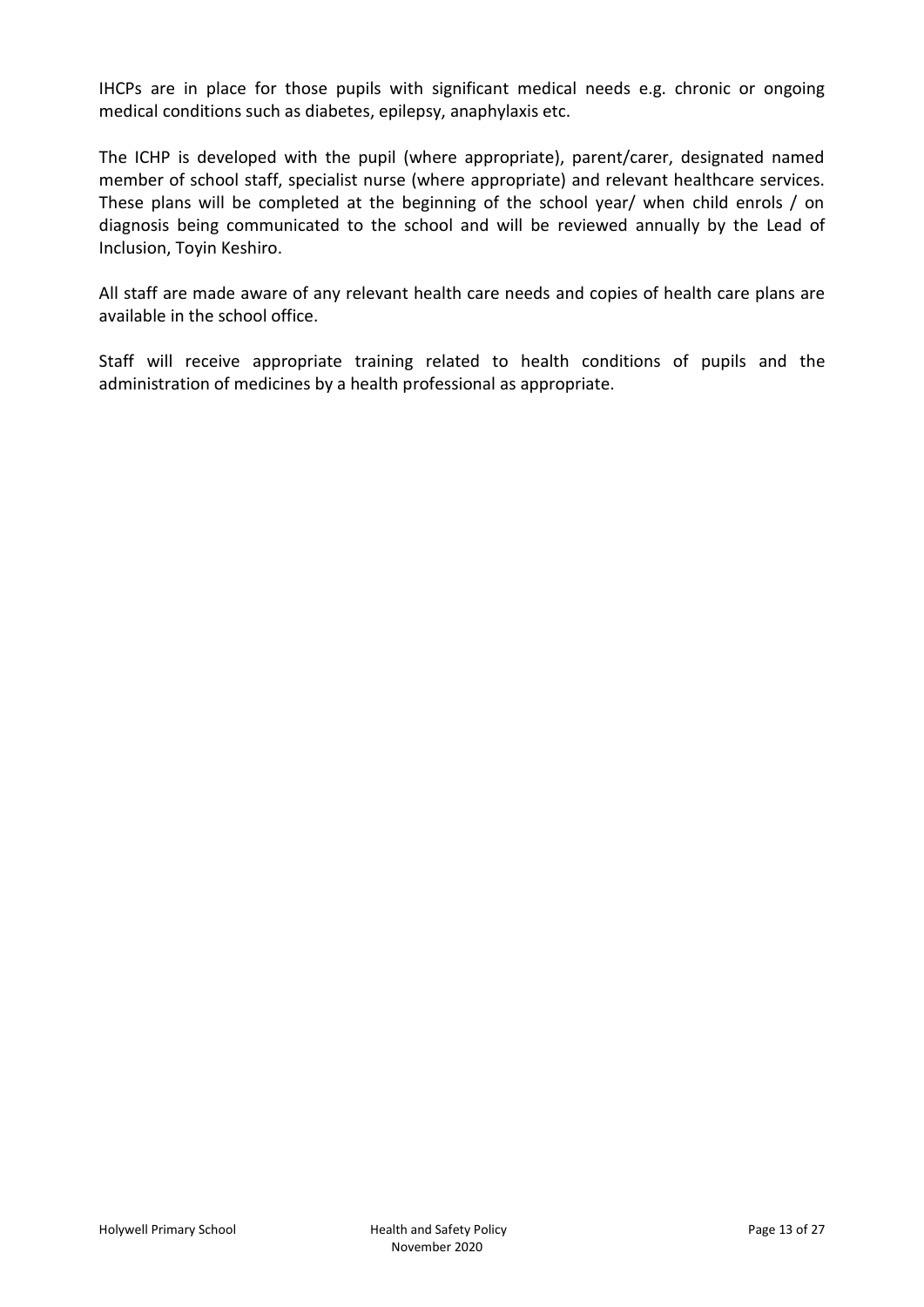### **Accident Reporting Procedures**

### **Accidents to employees**

Where the LA is the employer then **all** employee accidents, no matter how minor, must be reported to them using the online accident reporting system hosted on Solero.

### **Accidents to pupils and other non-employees (members of public / visitors to site etc.)**

A local accident book which can be found in the school office is used to record all minor incidents to non-employees, more significant incidents as detailed below must also reported to HCC using the online accident reporting system hosted on Solero.

- Major injuries.
- Accidents where significant first aid treatment has been provided.
- Accidents which result in the injured person being taken from the scene of the accident directly to hospital.
- Accidents arising from premises / equipment defects.

All major incidents will be reported to the Headteacher and Health and Safety Governor. Parents / carers will be notified immediately of all major injuries. Accidents will be monitored for trends and a report made to the Governing Body as necessary.

The Headteacher, or their nominee, will investigate accidents and take remedial steps to avoid similar instances recurring. Faulty equipment, systems of work etc. must be reported and attended to as soon as possible.

### **Reporting to the Health and Safety Executive (HSE)**

Incidents involving a fatality or major injury will be reported immediately to the Health and Safety Executive (HSE) on 345 300 9923 and the Education Health and Safety team on 01992 556478.

Incidents resulting in the following outcomes must be reported to the HSE via their online reporting system <http://www.hse.gov.uk/riddor/> within 15 days of the incident occurring.

- A pupil or other non-employee being taken directly to hospital for treatment and the accident arising as the result of the condition of the premises / equipment, due to the way equipment or substances were used or due to a lack of supervision / organisation etc.
- Employee absence or inability to carry out their normal duties as the result of a work related accident, for periods of 7 days or more (including W/E's and holidays).

### **Any incident notified to the HSE must also be reported to the LA's Health and Safety Team.**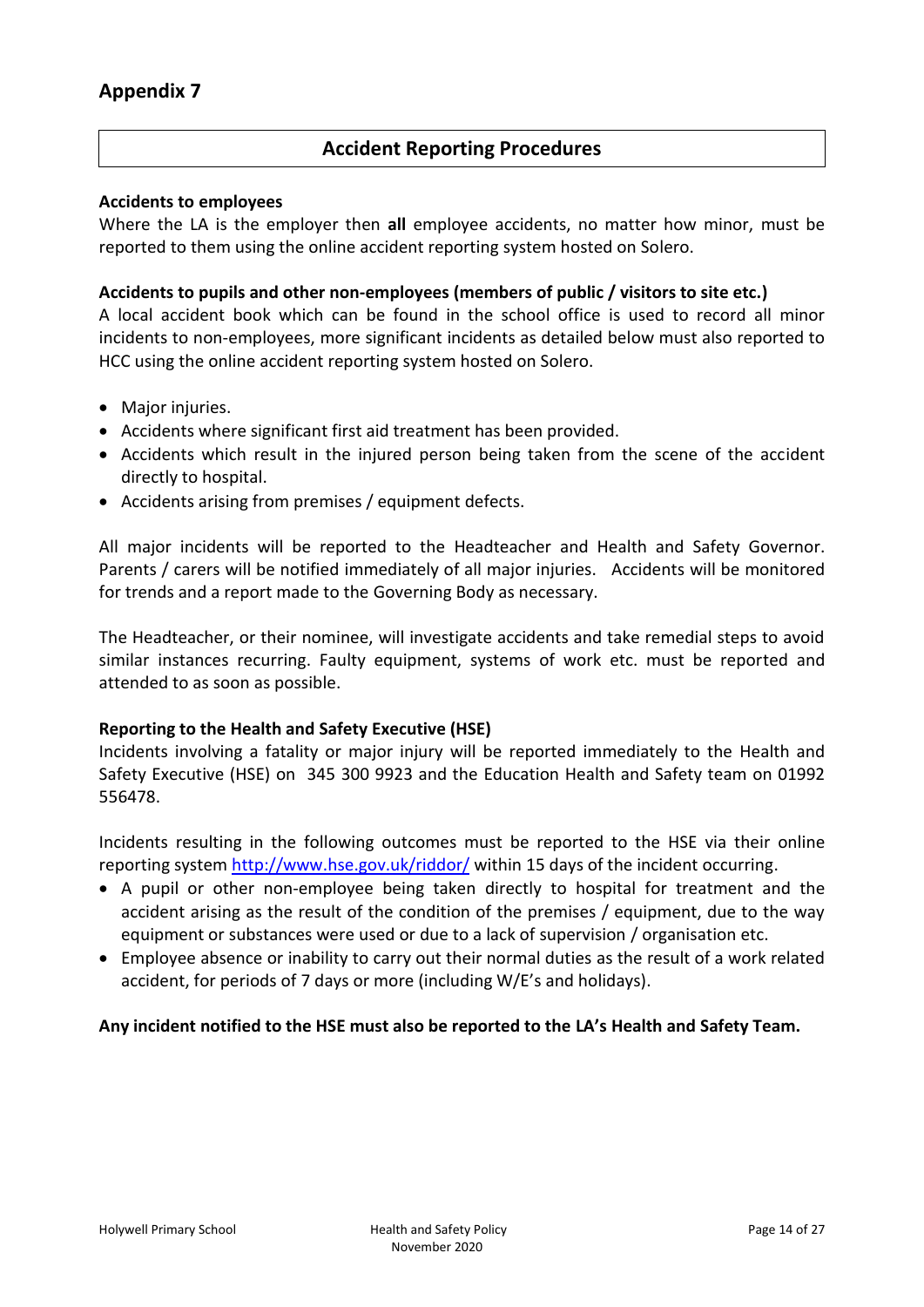### **Health and Safety Information & Training**

#### **Consultation**

The full Governing Body meets at least twice monthly and has an agenda item on health, safety and welfare issues affecting staff, pupils or visitors. Action points from meetings are brought forward for review by school management.

#### **Communication of Information**

Detailed information on how to comply with the LA's health and safety policy is given in the [Education Health and Safety Manual,](http://www.thegrid.org.uk/info/healthandsafety/manual.shtml#p) which is available for reference via the Grid.

The Health and Safety Law poster is displayed in the staffroom.

The Education Health and Safety Team, Tel: 01992 556478 provide competent health and safety advice for Community, Community Special and VC schools.

#### **Health and Safety Training**

All employees will be provided with:

- A copy of and induction training in the requirements of this policy;
- update training in response to any significant change;
- training in specific skills needed for certain activities, (e.g. use of hazardous substances, work at height etc.)
- refresher training where required.

Any new instructions or restrictions will be communicated to all staff in writing, via staff meetings and recorded in minutes and highlighted as part of the standard cycle of policy review.

Training records will be kept on the School Management Information System. The Haeadteacher, Coert van Straaten is responsible for co-ordinating health and safety training needs and for including details in the training and development plan. This includes a system for ensuring that refresher training is undertaken within the prescribed time limits.

The Headteacher will be responsible for assessing the effectiveness of training received.

Each member of staff is also responsible for drawing the Headteacher's / line manager's attention to their own personal needs for training and for not undertaking duties unless they are confident that they have the necessary competence.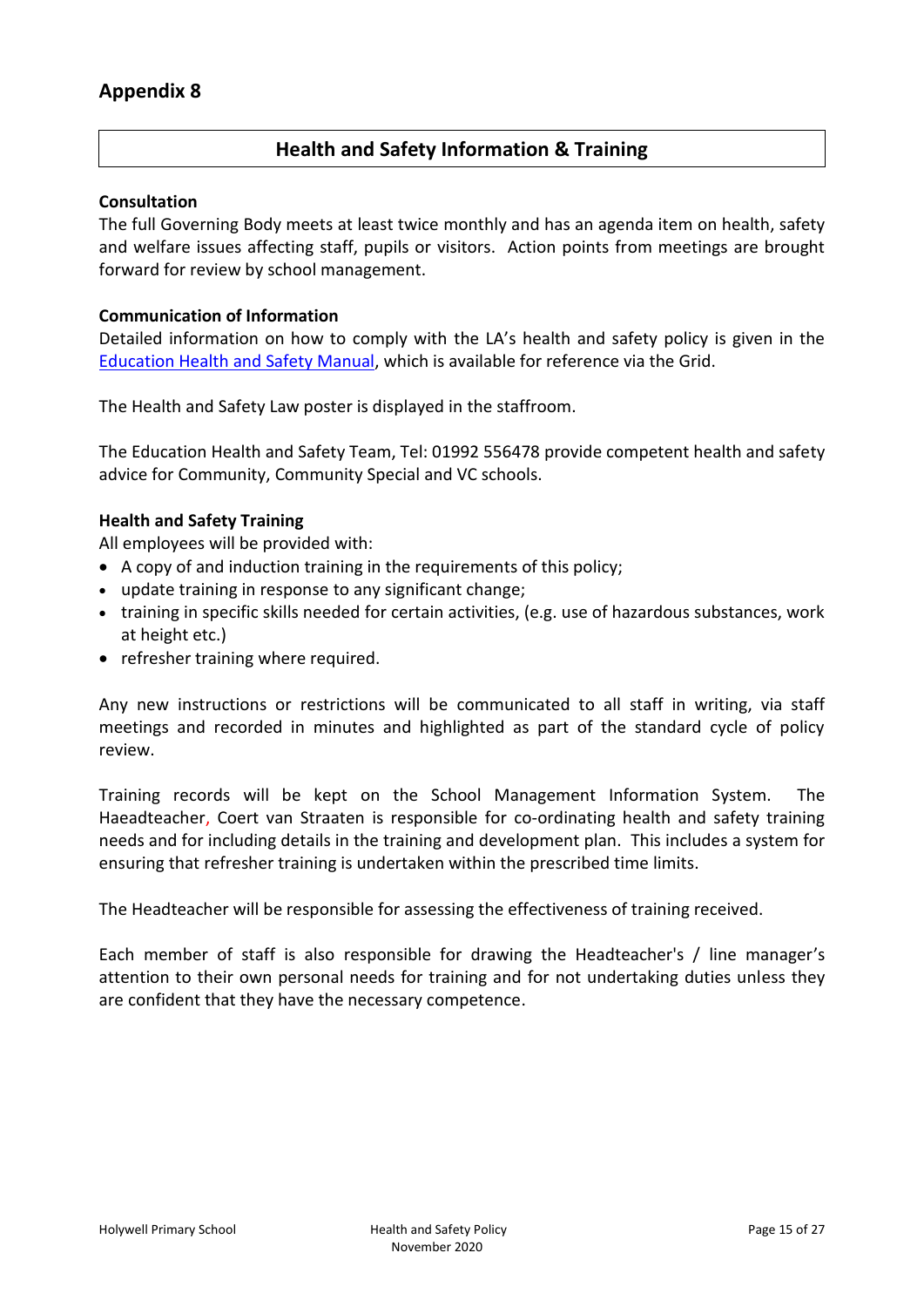### **Personal Safety / Lone Working**

The school believes that staff should not be expected to put themselves in danger and will not tolerate violent / threatening behaviour to its staff.

Staff will report any such incidents to the Headteacher. The school will work in partnership with the LA and police where inappropriate behaviour/ individual conduct compromises the school's aims in providing an environment in which the pupils and staff feel safe.

#### **Lone working**

Staff are encouraged not to work alone in school. Work carried out unaccompanied or without immediate access to assistance should be risk assessed to determine if the activity is necessary. **Work involving potentially significant risks (for example work at height) must not be undertaken whilst working alone.**

Staff working outside of normal school hours must obtain permission of the Headteacher and register with site staff and sign in and out of the school premises.

Where lone working cannot be avoided staff should ensure they have means to summon help in an emergency e.g. access to a telephone or mobile phone etc.

For staff conducting home visits, expected control measures would include: mobile phone contact, notifying a colleague of visit details, expected time of return / end time and arrangements for contacting etc. Where there are known risks which may affect staff safety staff should not visit alone.

### **School staff responding to call outs**

Nominated key holders attending empty premises where there has been an alarm activation should do so with a colleague if possible. They should not enter the premises unless they are sure it is safe to do so. Call out arrangements are managed by Aren Security (01462 481 811)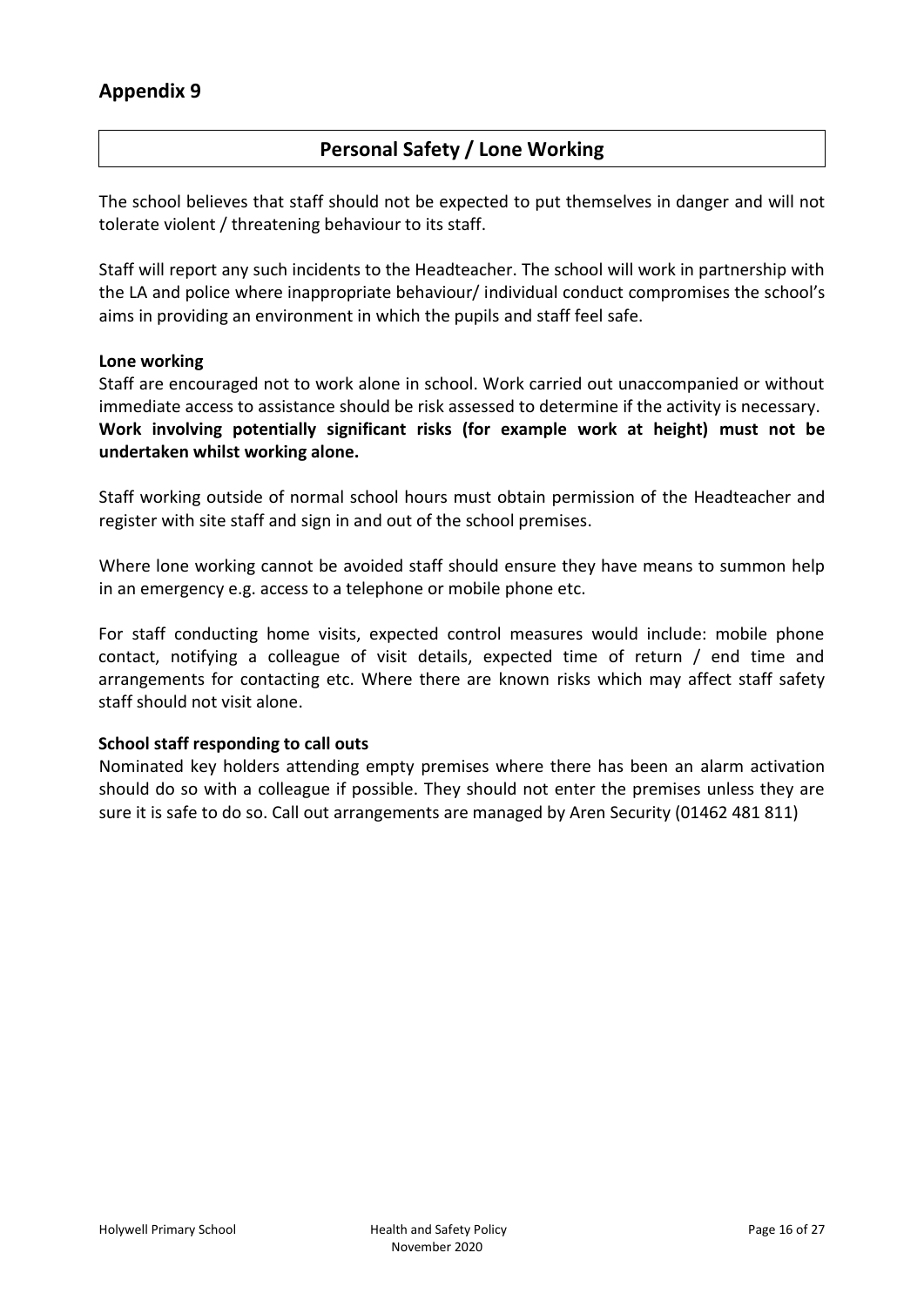### **Premises and Work Equipment**

All staff are required to report to the Caretaker any problems found with plant/equipment. Defective equipment will be clearly marked and taken out of service by storing in a secure location pending repair / disposal.

The Caretker is responsible for identifying all plant and equipment in an equipment register and ensuring that any specific training or instruction needs, personal protective equipment requirements are identified and relevant risk assessments conducted where required.

Equipment restricted to those users who are authorised / have received specific training is:

| Fire Warden | <b>Date of Training</b> |
|-------------|-------------------------|
| Billy Ives  | 23/05/2018              |

| <b>Asbestos Awareness (Category A)</b> | Date of Training |
|----------------------------------------|------------------|
| Billy Ives                             | 08/05/2018       |

| <b>Ladder Safety</b> | <b>Date of Training</b> |
|----------------------|-------------------------|
| <b>Billy Ives</b>    | 01/05/2018              |

#### **Planned maintenance / inspection**

Regular inspection and testing of school plant and equipment is conducted to legislative requirements by competent contractors. Records of such monitoring will be kept by the Caretaker's in his office. (Key areas for compliance are outlined on the [Grid\)](http://www.thegrid.org.uk/info/healthandsafety/manual.shtml#m)

#### **Curriculum Areas**

Subject leaders are responsible for ensuring maintenance requirements for equipment in their areas are identified and implemented.

#### **Electrical Safety**

All staff will conduct a visual inspection of plugs, cables and electrical equipment prior to use. Defective equipment will be reported to the caretaker.

All portable items of electrical equipment will be subject to formal inspection and testing (Portable Appliance Testing (PAT)) on an identified cycle (dependant upon the type of equipment and the environment it is used in). All earthed equipment (class 1) and cables attached to such equipment will be tested annually.

This inspection and testing will be conducted by Plowright-Hinton Ltd annually.

The Caretaker is responsible for keeping an up-to-date inventory of all relevant electrical appliances and for ensuring that all equipment is available for testing

Personal items of equipment (electrical or mechanical) should not be brought into the school without prior authorisation and must be subjected to the same tests as school equipment.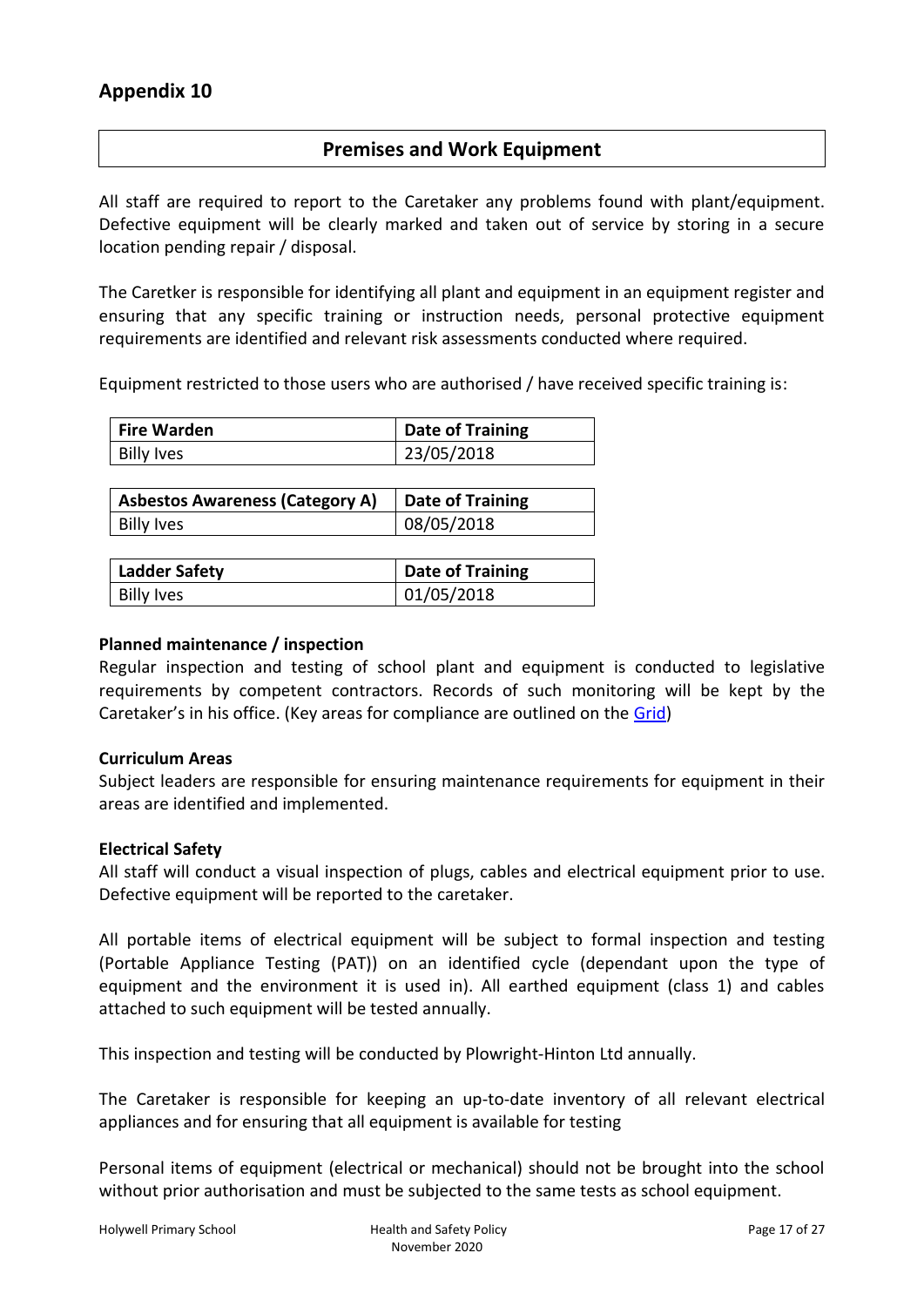A fixed electrical installation test (fixed wire test) will be conducted by Plowright-Hinton Ltd /an annual inspection and 20% physical test of wiring will be undertaken annually in order to provide a full set of results over a 5 year period.

### **External play equipment**

External play equipment will only be used when appropriately supervised. This equipment will be checked daily before use for any apparent defects, and the site team will conduct and record a formal termly inspection of the equipment. PE and Play equipment is subject to an annual inspection by T&B Ltd.

### **Appendix 11**

### **Flammable and Hazardous Substances**

Every attempt will be made to avoid, or choose the least harmful of substances which fall under the *"Control of Substances Hazardous to Health Regulations 2002"* (COSHH Regulations).

Within curriculum areas (in particular science and DT) the subject leaders are responsible for COSHH and ensuring that an up to date inventory and model risk assessments contained in the relevant national publications are in place. (CLEAPSS, Association for Science Education's "Topics in Safety" etc.) In all other areas the school's nominated person(s) responsible for substances hazardous to health is the Caretaker.

They shall ensure:

- an inventory of all hazardous substances used on site is compiled and regularly reviewed.
- material safety data sheets are obtained from the relevant supplier for all such materials.
- If required, full COSHH risk assessments are conducted and communicated to staff exposed to the product/substance.
- all chemicals are appropriately and securely stored out of the reach of children and.
- all chemicals are kept in their original packaging and labelled (no decanting into unmarked containers).
- suitable personal protective equipment (PPE) has been identified and available for use. PPE is to be provided free of charge where the need is identified as part of the risk assessment.

Where persons may be affected by their use on site, the Caretaker is responsible for ensuring that COSHH assessments are available from contractors *(this applies to both regular contracts such as cleaners and caterers and from builders, decorators, flooring specialists, etc*).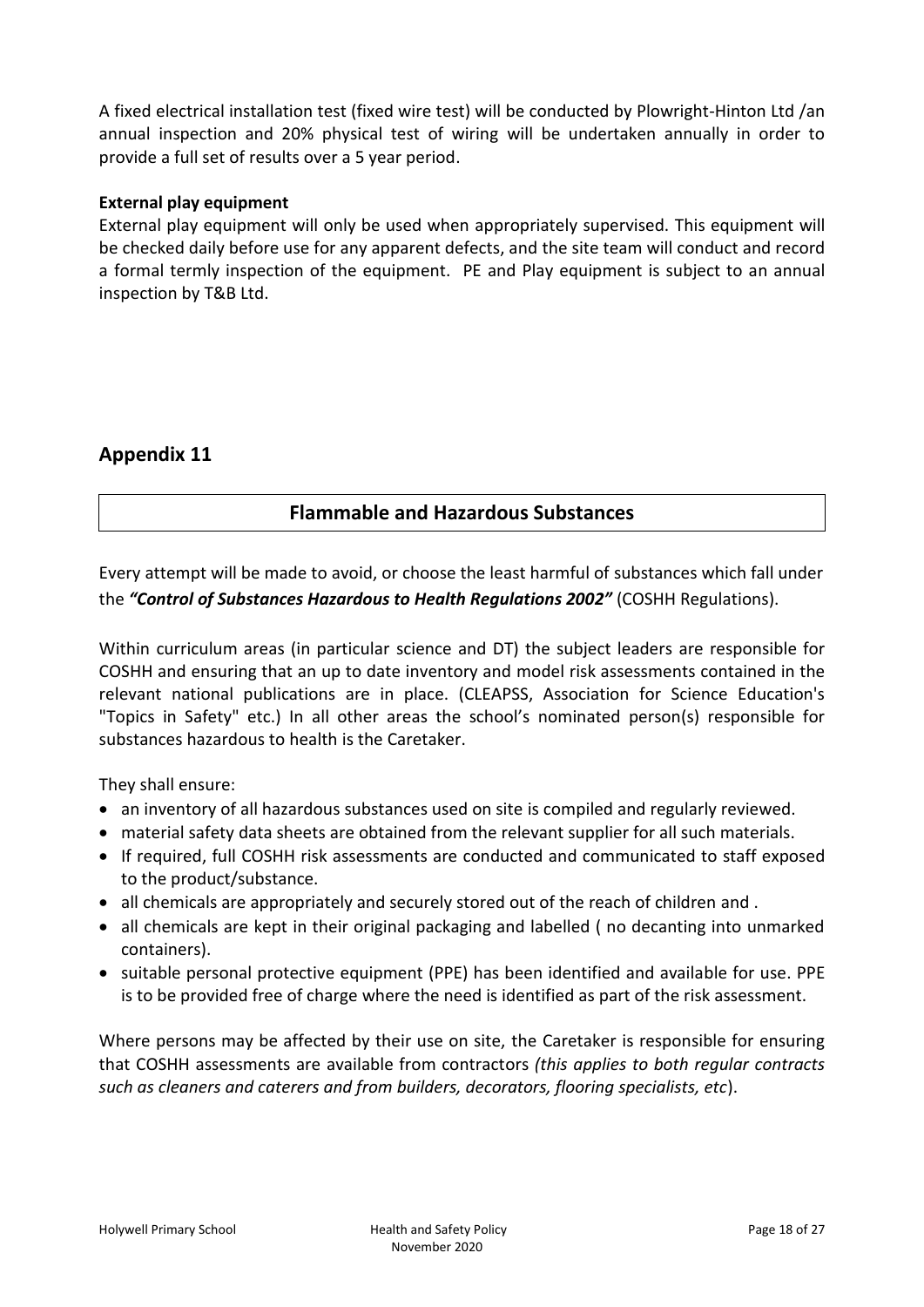### **Asbestos**

An asbestos survey and management plan is in place for the school in accordance with HCC's [asbestos policy](http://www.thegrid.org.uk/info/healthandsafety/manual.shtml#A). The school's most recent asbestos management survey was conducted on May 2016.

The school's asbestos log (including school plans, asbestos survey data and site specific management plan) is held in the main office.

The Headteacher will ensure that **all** school staff (and others such as catering and cleaning staff who may not be employed directly by the school) are made aware of the location of asbestos containing materials (ACM) within their work areas.

**Under no circumstances must staff undertake any work which could disturb the fabric of the building or fixed equipment, e.g. affixing anything to walls without first obtaining approval from an Asbestos Authorising Officer.** (Even stapling / pushing a drawing pin into ACM may result in the release of fibres into the air.)

Any damage to materials known or suspected to contain asbestos should be reported to the Caretaker, who will contact HCC's asbestos team [asbestos@hertfordshire.gov.uk.](mailto:asbestos@hertfordshire.gov.uk)

The school's asbestos authorising officer is Billy Ives and refresher training is required 3 yearly.

Prior to **any** work commencing on the fabric of the building or fixed equipment (e.g. boilers, kilns etc.), either by contractors or school staff, one of the asbestos authorising officers **must** check the asbestos log and establish whether permission to work can be given.

The Headteacher / asbestos authorising officers shall ensure:

- That the asbestos log is consulted at the earliest possible opportunity and that **all** work affecting the fabric of the building or fixed equipment is entered in the permission to work log and signed by those undertaking the work.
- A visual inspection of asbestos containing materials remaining on site is conducted and recorded (legal requirement to do so annually as a minimum).
- The limitations of the management survey and areas of the building that have **not** been surveyed are understood and considered as part of the permission to work process e.g. areas above 3m in height, within ceiling voids (where panels / tiles are fixed), floor voids and ducts etc
- All records pertaining to asbestos are effectively maintained and retained (legal requirement to do so for a period of 40 years)
- The school's asbestos management plan is kept up to date and that any asbestos works (removal, new project specific surveys etc.) are notified to the LA via [asbestos@hertfordshire.gov.uk](mailto:asbestos@hertfordshire.gov.uk)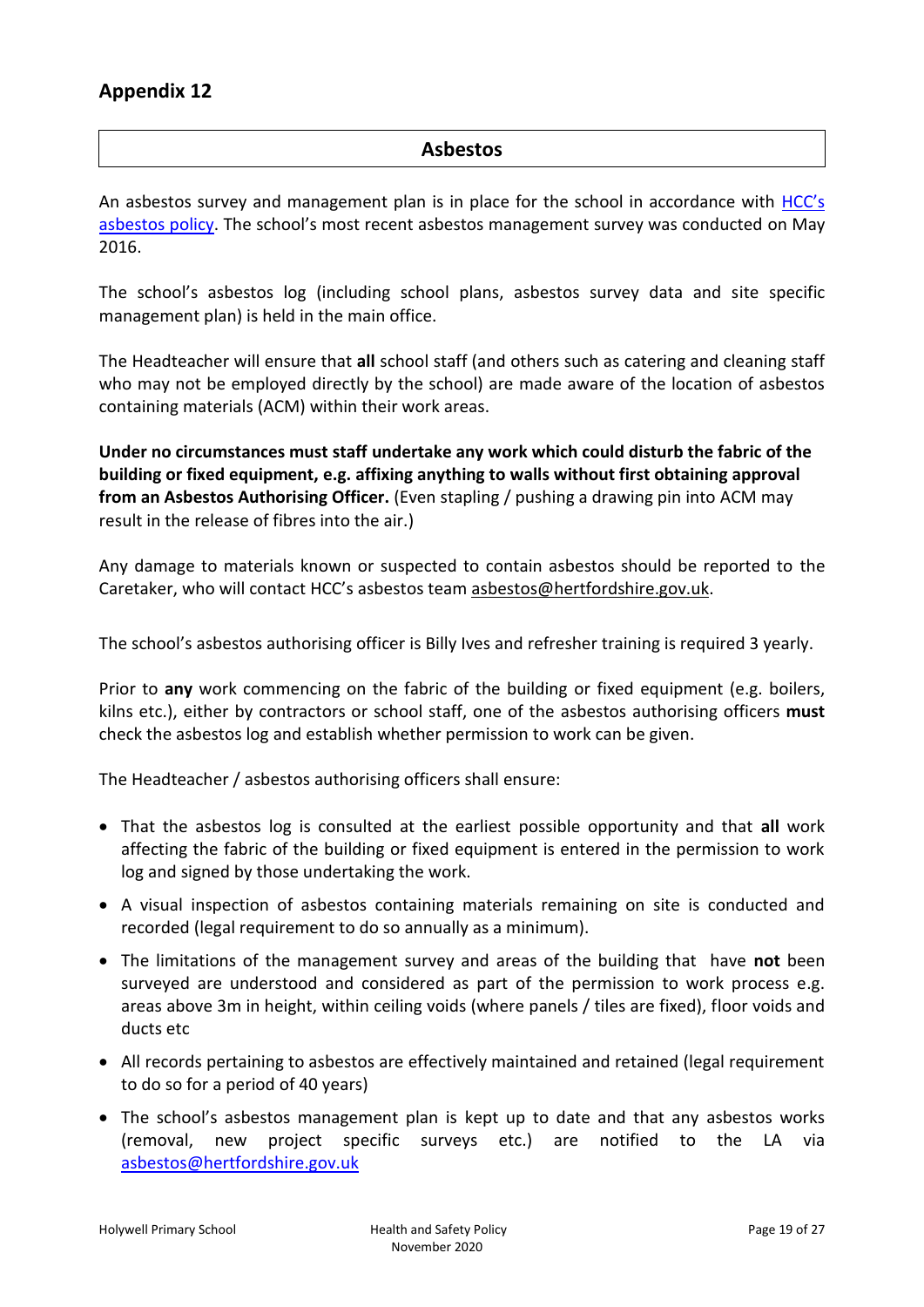### **Contractors**

All contractors used by the school shall ensure compliance with relevant health and safety legislation, guidance and good practice.

All contractors must report to the school office where they will be asked to sign the visitors' book and wear an identification badge. Contractors will be issued with guidance on emergency procedures, relevant risks, and local management arrangements.

The site team is responsible for monitoring areas where the contractor's work may directly affect staff and pupils and checking whether expected controls are in place and working effectively.

### **School managed projects**

The Construction (Design and [Management\) Regulations 2015](http://www.hse.gov.uk/construction/cdm/2015/index.htm?ebul=gd-cons/jun15&cr=1)<sup>2</sup> applies to all building, demolition, repair and maintenance or refurbishment work.

Where the school undertakes projects direct the Governing Body are considered the 'client' and therefore have additional statutory obligations. These projects are managed by the Headteacher and Herts County Council on the school's behalf who will ensure that landlords consent has been obtained and, where applicable, all statutory approvals, such as planning permission and building regulations have been sought.

To ensure contractor competency the school uses a property framework contractor as a method of procuring works. These contractors have satisfied the County Council that they understand and abide by health and safety regulations. Details can be found at [http://www.thegrid.org.uk/info/premises/property.shtml.](http://www.thegrid.org.uk/info/premises/property.shtml) When considering the appointment of contractors outside of Hertfordshire frameworks the Headteacher will undertake appropriate competency checks prior to engaging a contractor.

The school, contractor(s) and any subcontractor(s) involved will exchange relevant information regarding the work activities and agree the risk assessment and safe systems of work to be used prior to works commencing on site. Contractors will be asked to provide risk assessments and method statements specific to the site and works to be undertaken.

 $\overline{a}$ 

<sup>&</sup>lt;sup>2</sup> Such projects are notifiable to the HSE where the work exceeds 30 days or involves more than 500 person days of work. In such instances and/ or if there will be more than 1 contractor on site at the same time (in which case a principal designer and principal contractor must be appointed in writing by the client) it is recommended that an agent be used to work on the schools behalf.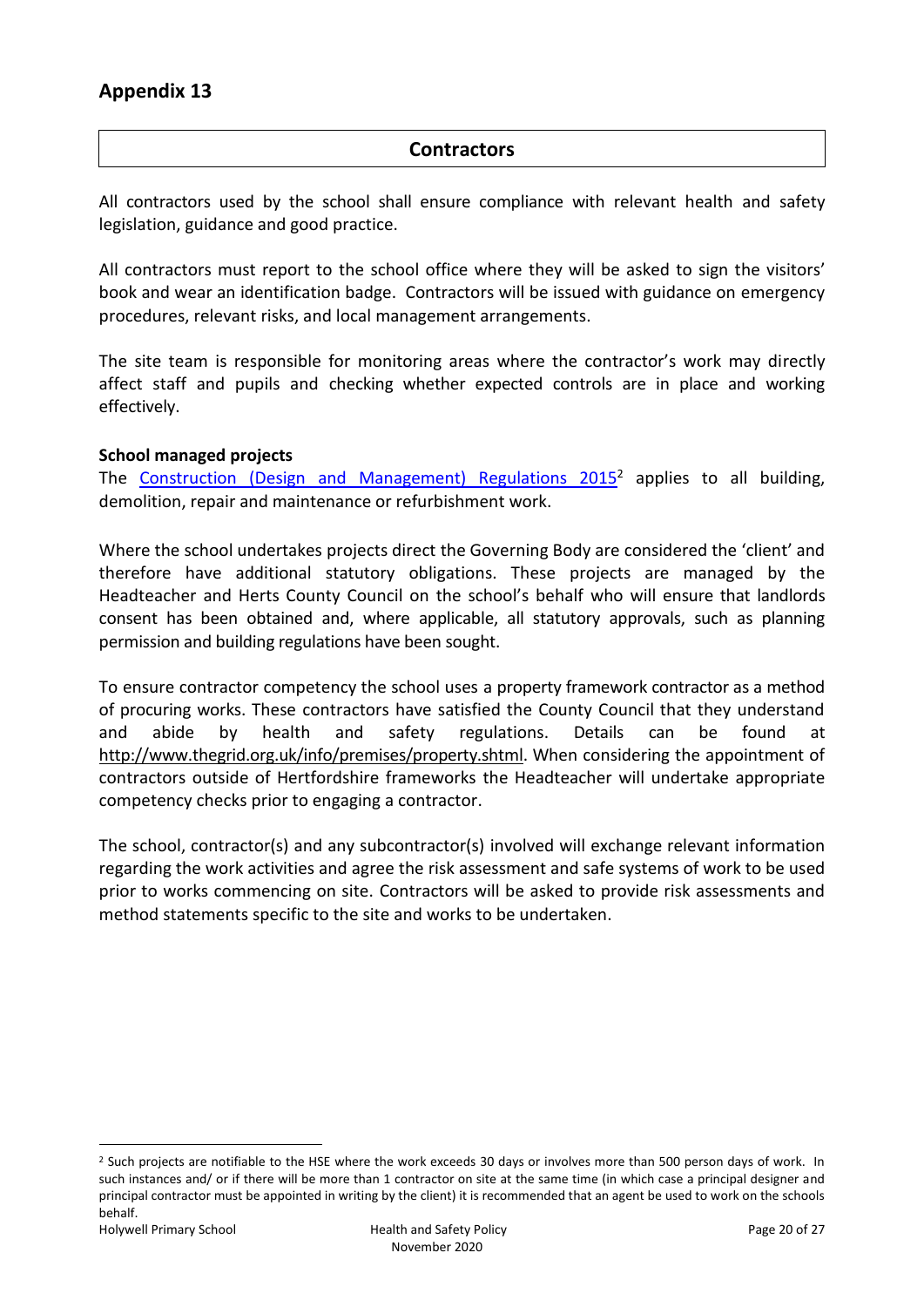### **Work at Height**

Working at height can present a significant risk, where such activities cannot be avoided a task specific risk assessment will be conducted to ensure such risks are adequately controlled. A copy of this assessment will be provided to employees authorised to work at height.

Storage above head height is minimised as far as possible, where this cannot be avoided only light-weight and rarely-used items are stored there.

When working at height (including accessing storage or putting up displays) appropriate stepladders or kick stools are to be used. Staff must not climb onto chairs etc.

Only those persons who have been trained to use ladders safely may use them. Basic instruction is provided to all staff who use ladders / stepladders <http://www.hse.gov.uk/pubns/indg455.htm>

Formal training on work at height, use of ladders, mobile tower scaffolds etc. will be provided where a significant risk is identified as part of an individual's role e.g. site staff.

The school's nominated person(s) responsible for work at height is the site team.

The nominated person(s) shall ensure:

- all work at height is properly planned and organised;
- the use of access equipment is restricted to authorised users;
- all those involved in work at height are trained and competent to do so;
- the risks from working at height are assessed and appropriate equipment selected;
- a register of access equipment is maintained and all equipment is regularly inspected and maintained;
- any risks from fragile surfaces is properly controlled.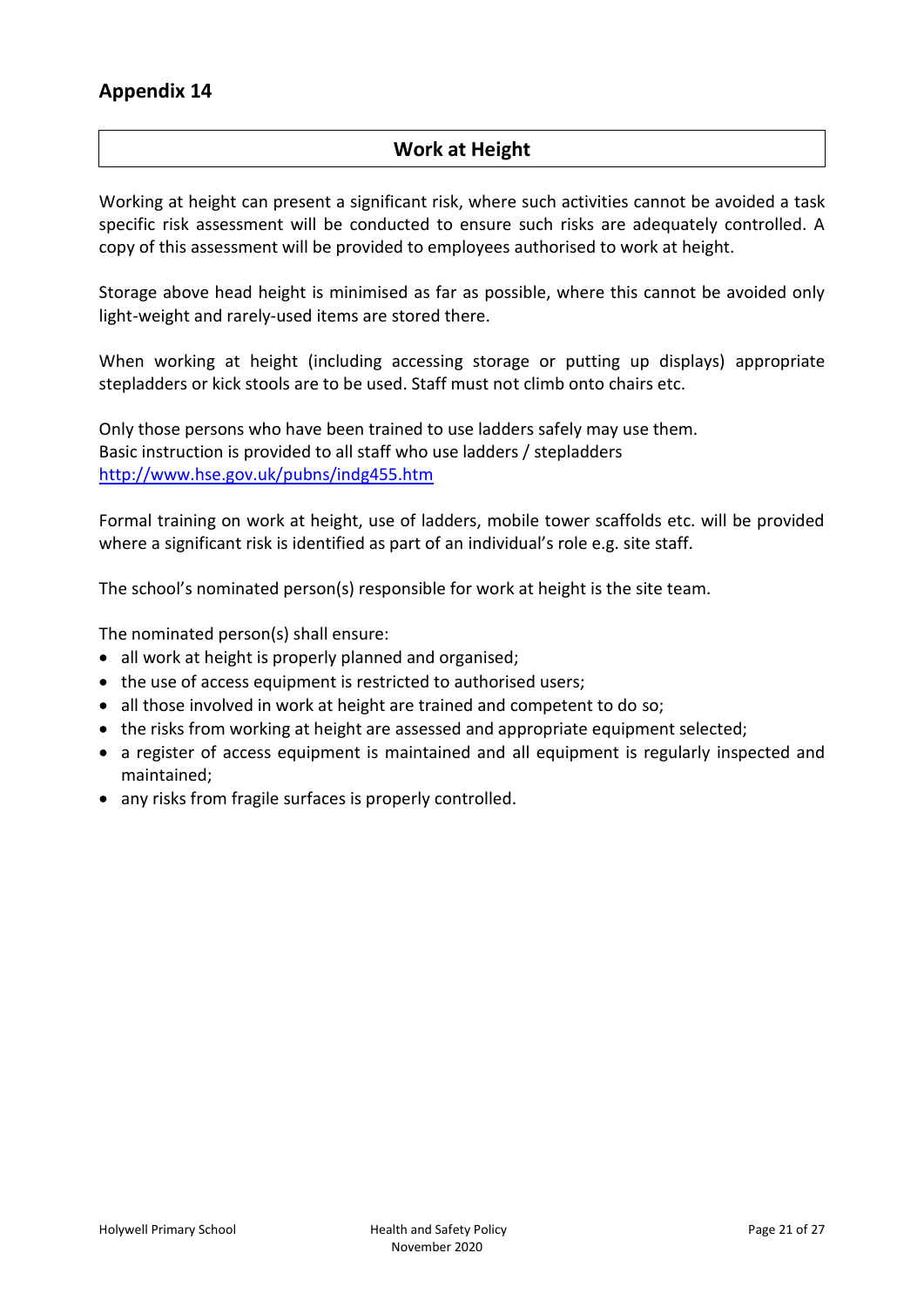### **Lifting and Handling**

Generic risk assessments for regular manual handling operations are undertaken and staff provided with information on safe moving and handling techniques.

**Staff should ensure they are not lifting heavy items and equipment unless they have received training and/or equipment in order to do so safely.**

All manual handling activities which present a significant risk to the health and safety of staff, will be reported to the caretaker and where such activities cannot be avoided a risk assessment will be conducted to ensure such risks are adequately controlled. A copy of this assessment will be provided to employees who must follow the instruction given when carrying out the task.

#### **Paediatric Moving and Handling**

All staff who move and handle pupils have received appropriate training (both in general moving and handling people techniques and specific training on any lifting equipment, hoists, slings etc. they are required to use).

All moving and handling of pupils has been risk assessed and recorded by a competent member of staff.

Equipment for moving and handling people is subject to inspection on a 6 monthly basis by a competent contractor.

### **Appendix 16**

### **Display Screen Equipment (DSE)**

All staff who use computers daily, as a significant part of their normal work *(significant is taken to be continuous / near continuous spells of an hour or more at a time*) e.g. admin / office staff shall have a DSE assessment carried out.

Staff identified as DSE users are entitled to an eyesight test for DSE use every 2 years by a qualified optician (and corrective glasses if required specifically for DSE use).

Advice on the use of DSE is available in the [Education Health and Safety](http://www.thegrid.org.uk/info/healthandsafety/documents_manual/display_screen_equipment.doc) Manual

### **Appendix 17**

### **Vehicles on Site**

Vehicular access to the school is restricted to school staff and visitors only and not for general use by parents / guardians when bringing children to school or collecting them. Access to the school must be kept clear for emergency vehicles. The vehicle access gate must not normally be used for pedestrian access.

Vehicles of visitors are managed with a controlled entry system to manage access.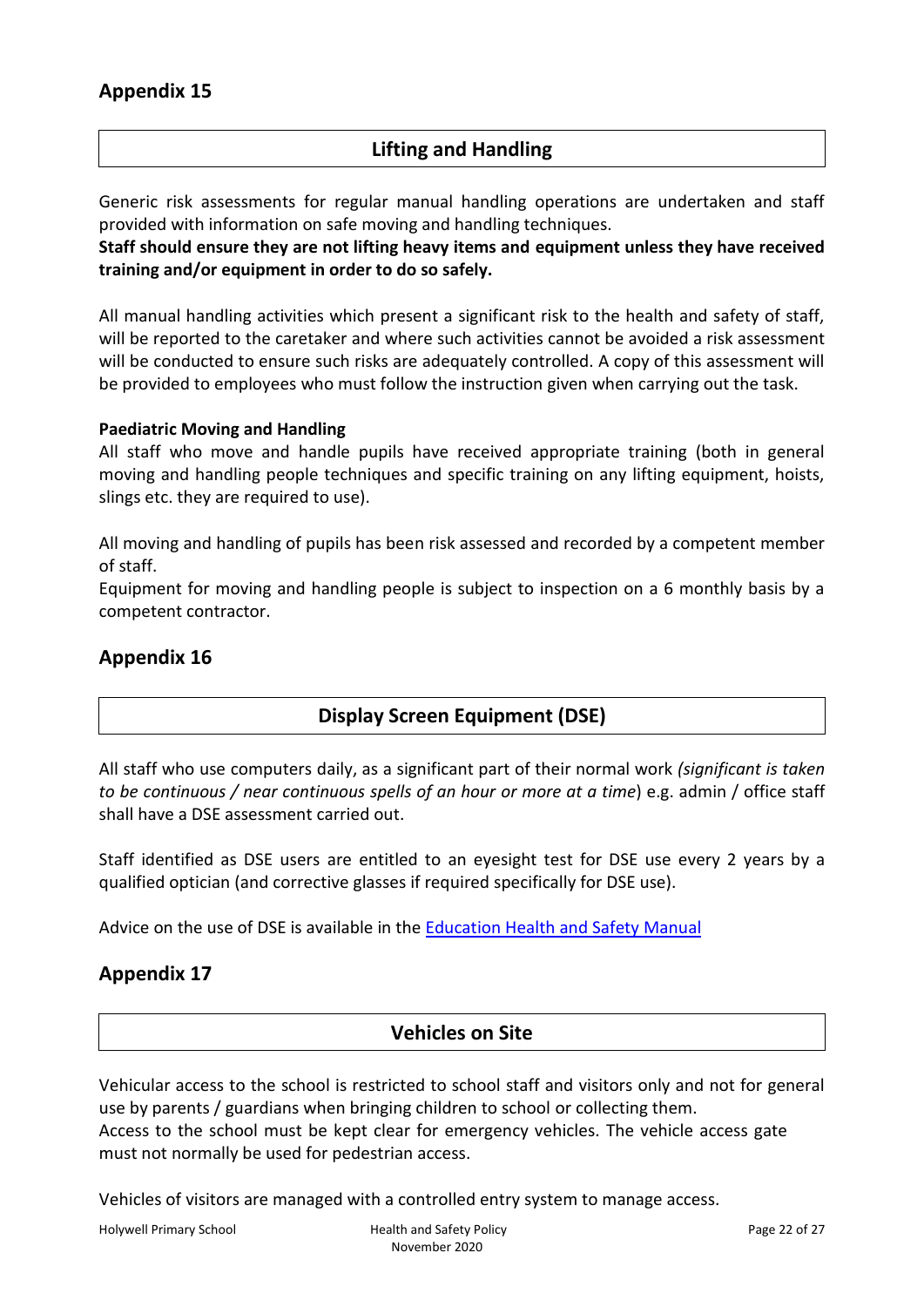### **Lettings / Shared Use of Premisies**

Lettings are managed by the Headteacher, Coert van Straaten following HCC guidance. The school has a lettings policy to set out the perimeters of use of the school site.

### **Appendix 19**

**Minibuses**

The Headteacher, Coert van Straaten, maintains a list of nominated drivers who have received training in order to drive a minibus and conducts an annual check of their driving licence.  $3$ 

All minibus drivers should hold a valid HCC minibus permit (valid for 5 years) Issued by the HCC Road Safety Unit.

The Headteacher is responsible for the undertaking regular checks on the vehicles and the schools operation of minibuses follows [County Guidance.](http://www.hertsdirect.org/services/transtreets/rsu/driving/advice/minibus/)

### **Appendix 20**

.

### **Stress / Wellbeing**

The school and governing body are committed to promoting high levels of health and well being and recognise the importance of identifying and reducing workplace stressors through risk assessment, in line with the HSE and HCC's management standards

Detail systems in place within the school for responding to individual concerns and monitoring staff workloads e.g. [Performance Management, mentoring, personal development plans, membership of an Employee Assistance Programme (e.g. Carewell) etc.

<sup>&</sup>lt;sup>3</sup> All drivers must be over 21 and hold a full Category B (car) licence, non-employees must have held this for at least two years. Employees must have category D1 entitlement, those who obtained their car licence after 1 January 1997 must additionally obtain Category D or D1 by passing a medical and the Passenger Carrying Vehicle (PCV) theory and practical driving tests. This also applies to all drivers with pre-1997 licences if they intend to drive a minibus abroad.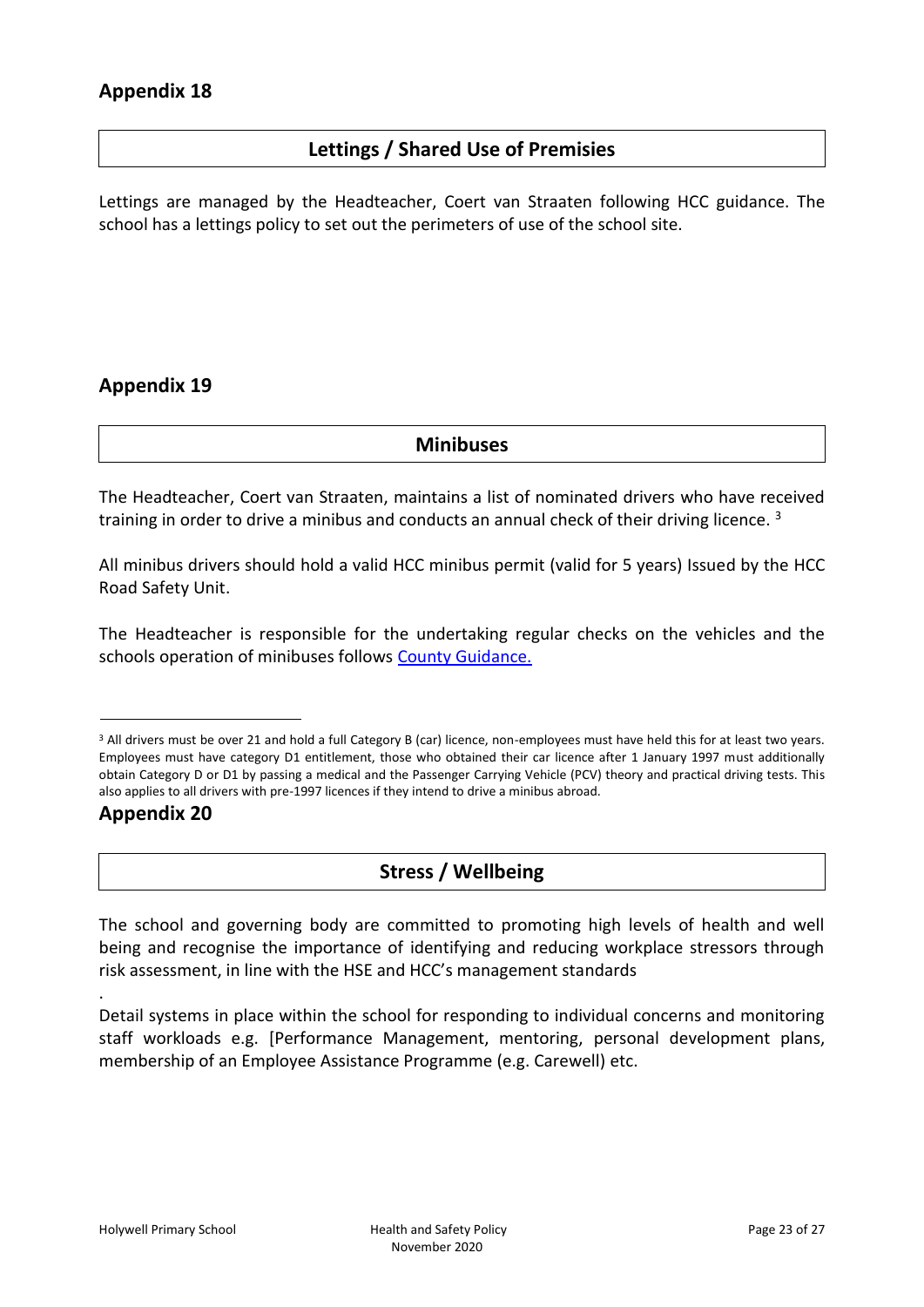### **Legionella**

The school complies with advice on the potential risks from legionella as identified in the [Education Health and Safety Manual.](http://www.thegrid.org.uk/info/healthandsafety/manual.shtml#l)

A water risk assessment of the school has been completed by NEMCO and the caretaker is responsible for ensuring that the identified operational controls are being conducted and recorded in the school's water log book.

This risk assessment will be reviewed where significant changes have occurred to the water system and/ or building footprint.

The risks from legionella are mitigated by basic operational controls and thus the following checks are recorded.

- Water is heated and stored to 60 deg C at calorifiers (any vessel that generates heat within a mass of stored water)
- Weekly flushing of seldom used outlets and all showers (with all outlets flushed after school holiday periods)
- Monthly temperature checks on sentinel outlets (those nearest and furthest away from calorifier(s)
- Quarterly disinfection / descaling of showers
- Six monthly temperature checks of stored water
- Stored cold water tanks are inspected for compliance and safety on an annual basis by the caretaker and tank water temperature recorded.

### **Appendix 22**

### **School Swimming**

### **Primary school swimming in public / secondary schools**

These will be planned as an offsite visit in line with the school's policy.

The school will obtain a copy of the pool's normal operating procedure (NOP) and emergency action plan (EAP) which identify the safety arrangements for the host pool.

In addition the school will obtain assurance over:

- The level of training of the swimming teacher(s);
- Pupil / swimming teacher ratios;
- Rescue / lifeguard provision provided;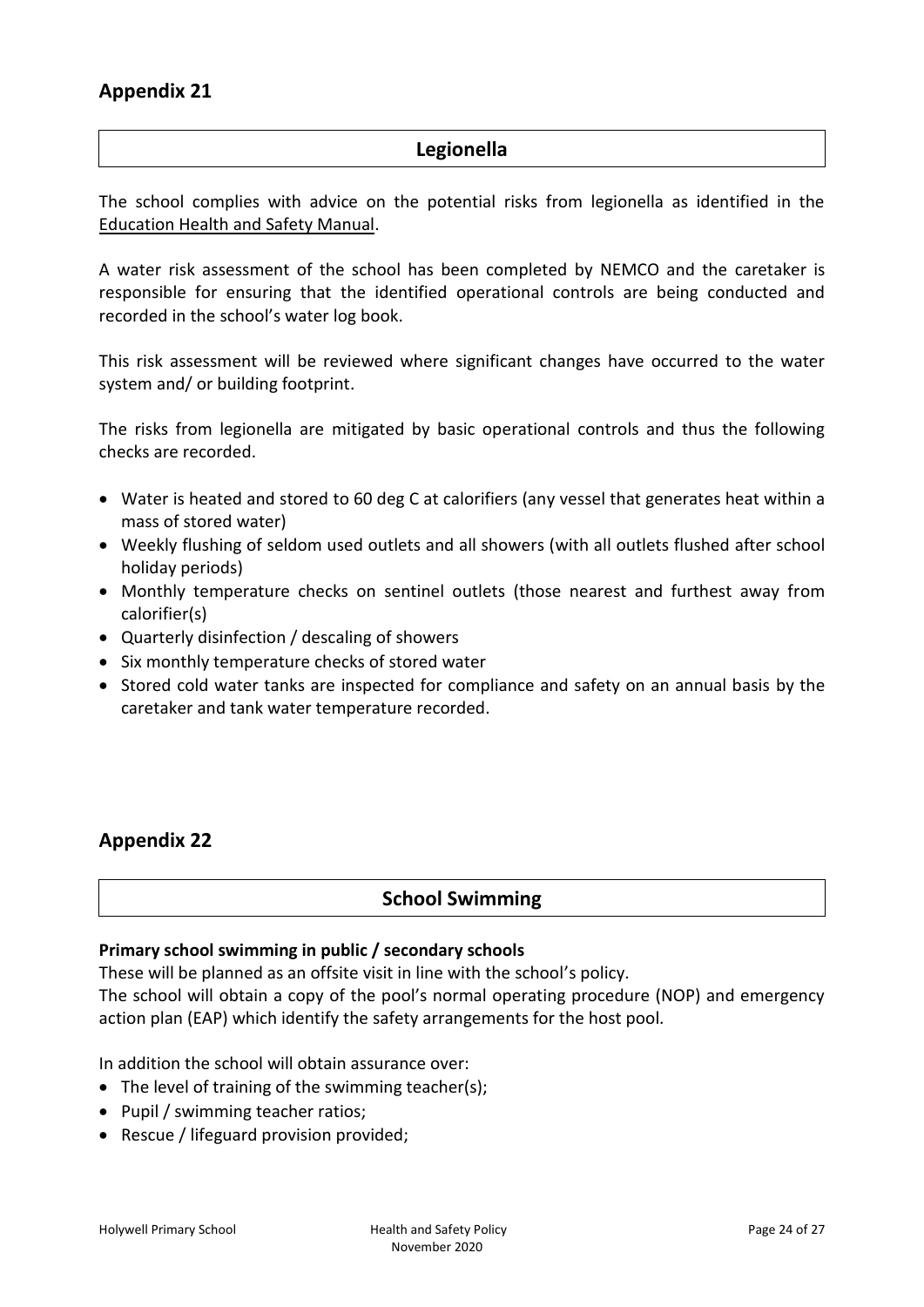### **Addendum**

### **COVID - 19**

In recognition of the current circumstances due to COVID-19, this addendum to the school's H&S policy sets out the arrangements in relation to the return to full-time school from September 2020.

In line with the school's wider responsibilities under Health and safety legislation detailed in the main H&S policy, the school has produced a COVID-19 risk assessment detailing the control measures in place to mitigate risks of transmission, this is based on the national guidance for schools produced by the DfE.

[https://www.gov.uk/government/publications/actions-for-schools-during-the-coronavirus](https://www.gov.uk/government/publications/actions-for-schools-during-the-coronavirus-outbreak/guidance-for-full-opening-schools)[outbreak/guidance-for-full-opening-schools](https://www.gov.uk/government/publications/actions-for-schools-during-the-coronavirus-outbreak/guidance-for-full-opening-schools)

Our risk assessment has been consulted on with all staff and will be regularly reviewed to any reflect changes in national guidance as well as local operational issues.

#### **The Headteacher will:**

Have overall responsibility for the development and implementation of the wider H&S policy, COVID-19 risk assessment and action plan.

Consult with all staff as part of the planning and risk assessment process.

Ensure all documentation is regularly reviewed to meet current need and any updated guidance from the Government or Local Authority.

Ensure that all staff, including temporary staff, peripatetic and supply teachers, visiting coaches etc. are briefed on the required controls for managing risk.

Put in place a monitoring process to review how staff and students adapt and adopt to the controls put in place, reviewing the risk assessment to reflect any additional controls or risks which become apparent as operational activities and curriculum are delivered.

Ensure that individual risk assessments (for both staff and pupils) are conducted where required.

### **All staff will:**

Carry out all work in accordance with the policy, risk assessment and action plan, including additional tasks as part of the response to COVID-19.

Take the opportunity to contribute to the risk assessment and action planning process.

Ensure appropriate controls and procedures are brought to the attention of all staff under their control.

Be responsible for reporting any Health and Safety risks related to COVID-19 to the Headteacher.